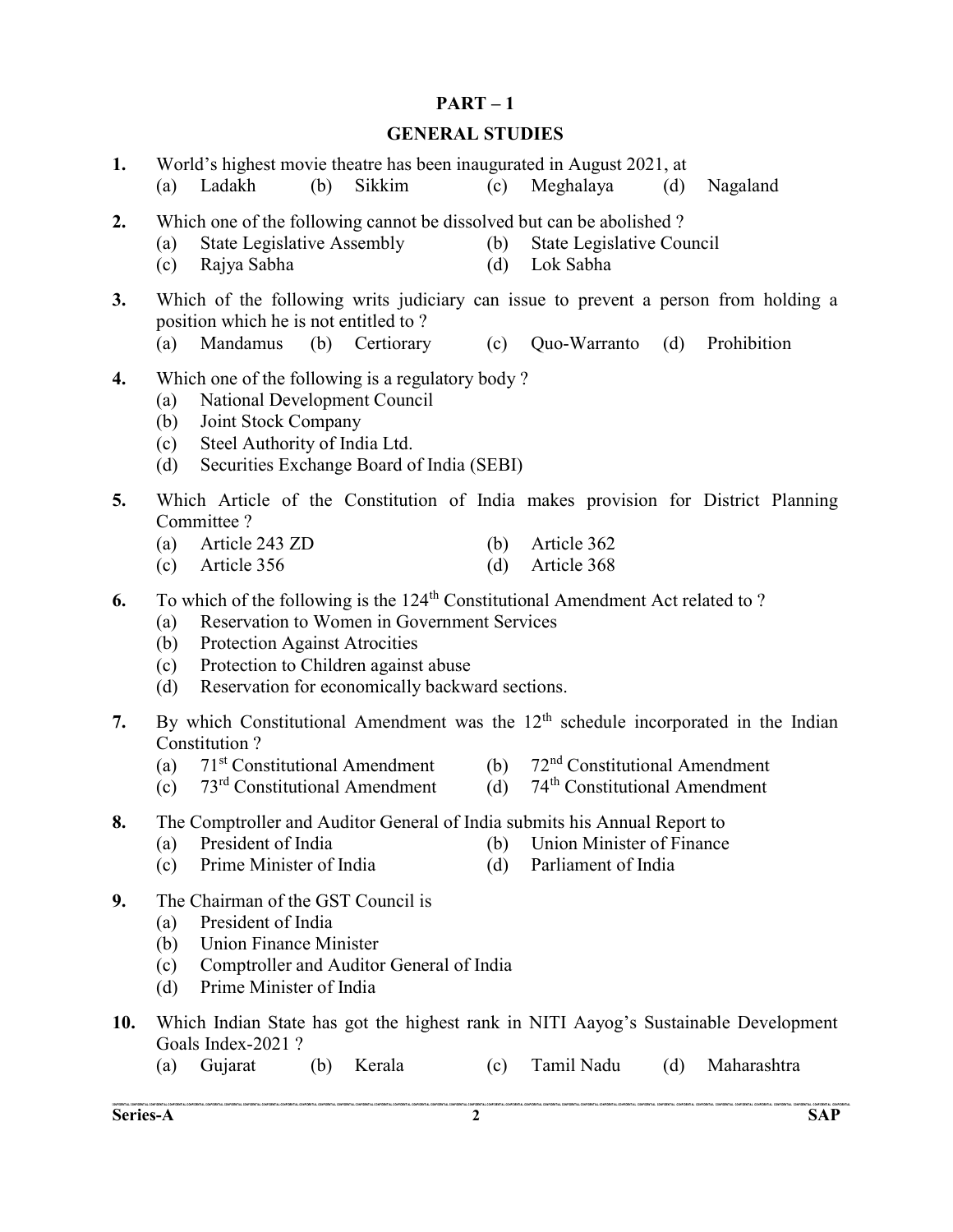### भाग $-1$

### सामान्य अध्ययन

| 1.  | दुनिया का सबसे ऊँचा थिएटर अगस्त 2021 में शुरू किया गया है                           |                                                                                                       |
|-----|-------------------------------------------------------------------------------------|-------------------------------------------------------------------------------------------------------|
|     | (b) सिक्किम में<br>लद्दाख में<br>(a)                                                | (c) मेघालय में<br>$(d)$ नागालैंड में                                                                  |
| 2.  | निम्न में से किसको भंग नहीं किया जा सकता, किन्तु समाप्त किया जा सकता है ?           |                                                                                                       |
|     | राज्य विधान सभा(b) राज्य विधान परिषद् (c) राज्य सभा<br>(a)                          | लोक सभा<br>(d)                                                                                        |
| 3.  |                                                                                     | न्यायालय निम्न में से किस 'रिट' के द्वारा किसी व्यक्ति को वह पद धारण करने से रोक सकता है जिसके लिए वह |
|     | अधिकारी नहीं है ?                                                                   |                                                                                                       |
|     | परमादेश लेख<br>(a)                                                                  | उत्प्रेक्षण लेख<br>(b)                                                                                |
|     | (c) अधिकार-पृच्छा लेख                                                               | निषेध लेख<br>(d)                                                                                      |
| 4.  | निम्न में से कौन सी एक नियामक संस्था है ?                                           |                                                                                                       |
|     | राष्ट्रीय विकास परिषद्<br>(a)                                                       | ज्वाइण्ट स्टॉक कम्पनी<br>(b)                                                                          |
|     | (c) स्टील अथॉरिटी ऑफ इण्डिया लिमिटेड                                                | सीक्यूरिटीज़ एक्सचेन्ज बोर्ड ऑफ इण्डिया (सेबी)<br>(d)                                                 |
| 5.  | भारत के संविधान का कौन सा अनुच्छेद जिला नियोजन समिति का प्रावधान करता है ?          |                                                                                                       |
|     | अनुच्छेद 243 ZD<br>(a)                                                              | अनुच्छेद 362<br>(b)                                                                                   |
|     | अनुच्छेद 356<br>(c)                                                                 | अनुच्छेद 368<br>(d)                                                                                   |
| 6.  | 124वाँ संवैधानिक संशोधन अधिनियम निम्न में से किससे सम्बन्धित है ?                   |                                                                                                       |
|     | सरकारी सेवाओं में महिलाओं को आरक्षण      (b)    अत्याचार के विरुद्ध सुरक्षा<br>(a)  |                                                                                                       |
|     | बच्चों के शोषण के विरुद्ध सुरक्षा<br>(c)                                            | (d) आर्थिक रूप से पिछड़े वर्गों के लिए आरक्षण                                                         |
| 7.  | किस संवैधानिक संशोधन द्वारा 12वीं अनुसूची को भारतीय संविधान में सम्मिलित किया गया ? |                                                                                                       |
|     | 71वाँ संवैधानिक संशोधन<br>(a)                                                       | $72$ वाँ संवैधानिक संशोधन<br>(b)                                                                      |
|     | 73वाँ संवैधानिक संशोधन<br>(c)                                                       | (d) 74वाँ संवैधानिक संशोधन                                                                            |
| 8.  | भारत का नियंत्रक एवं महालेखा परीक्षक अपना वार्षिक प्रतिवेदन प्रस्तुत करता है        |                                                                                                       |
|     | (a) भारत के राष्ट्रपति को                                                           | (b)     केन्द्रीय वित्त मंत्री को                                                                     |
|     | भारत के प्रधान मंत्री को<br>(c)                                                     | भारत की संसद को<br>(d)                                                                                |
| 9.  | जी.एस.टी. परिषद् का अध्यक्ष होता है                                                 |                                                                                                       |
|     | भारत का राष्ट्रपति<br>(a)                                                           | केन्द्रिय वित्त मंत्री<br>(b)                                                                         |
|     | भारत का नियंत्रक एवं महालेखा परीक्षक<br>(c)                                         | भारत का प्रधानमंत्री<br>(d)                                                                           |
|     |                                                                                     |                                                                                                       |
| 10. |                                                                                     | नीति आयोग के सतत विकास लक्ष्य सूचकांक–2021 में किस भारतीय राज्य को सर्वोच्च स्थान मिला है ?           |
|     | केरल को<br>गुजरात को<br>(b)<br>(a)                                                  | तमिलनाडु को<br>महाराष्ट्र को<br>(d)<br>(c)                                                            |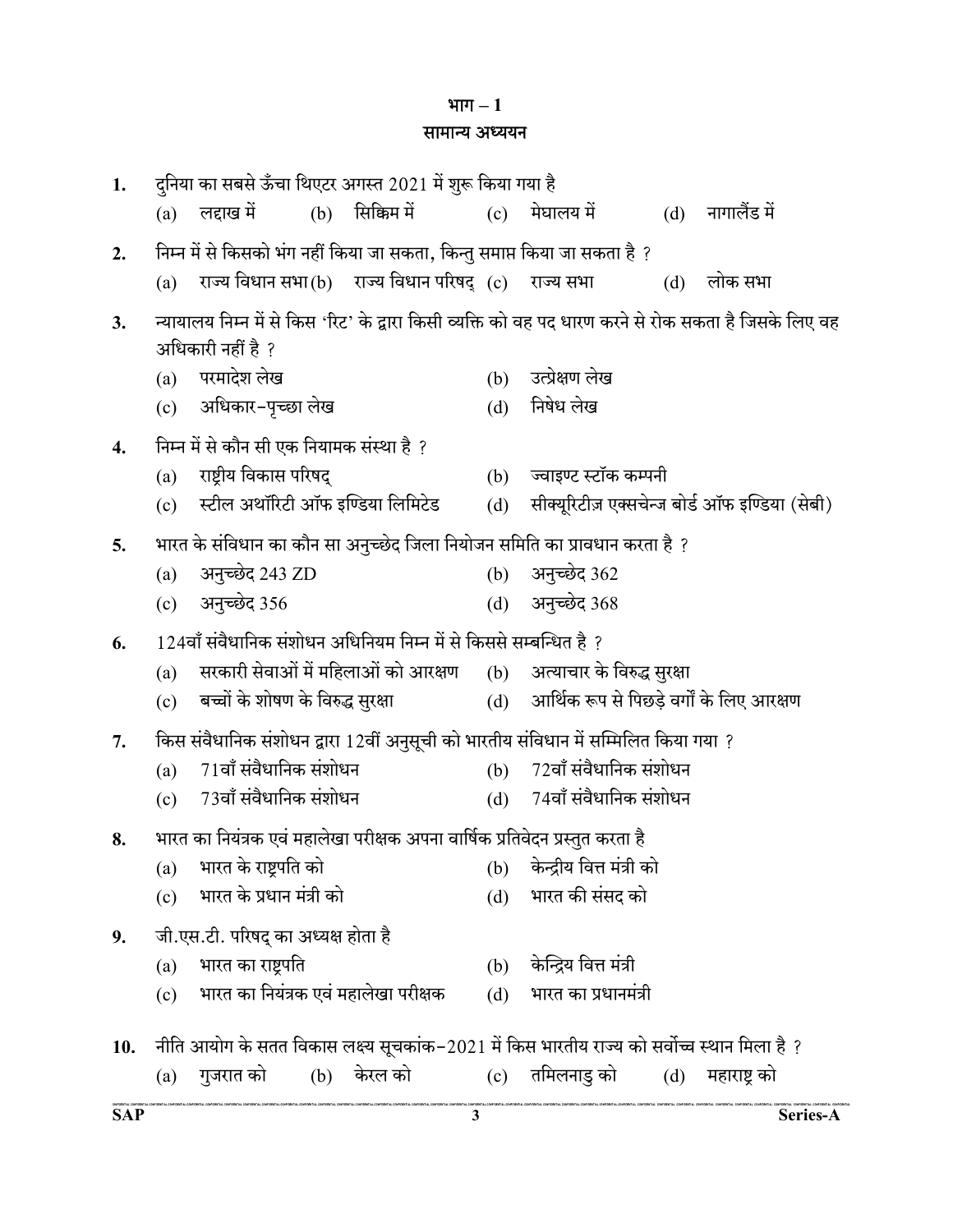|     | (a)<br>(b)<br>(c)<br>(d) |                                   |     | examine the administrative system of Union Government.<br>evaluate the performance of Government Expenditure.<br>re-investigate the Centre - State Relations.<br>consider the Foreign Direct Investments. |     |                                                                                       |     |                                                                                          |
|-----|--------------------------|-----------------------------------|-----|-----------------------------------------------------------------------------------------------------------------------------------------------------------------------------------------------------------|-----|---------------------------------------------------------------------------------------|-----|------------------------------------------------------------------------------------------|
| 12. |                          | Human Development Report 2020?    |     |                                                                                                                                                                                                           |     |                                                                                       |     | What is the 'Human Development Index' rank of India in the world according to U.N.D.P.   |
|     | (a)                      | 120                               | (b) | 122                                                                                                                                                                                                       | (c) | 125                                                                                   | (d) | 131                                                                                      |
| 13. | was                      |                                   |     |                                                                                                                                                                                                           |     |                                                                                       |     | For the crop year 2020-21 the foodgrain production target at the national level in India |
|     | (a)                      | 301 million tonnes                |     |                                                                                                                                                                                                           | (b) | 306 million tonnes                                                                    |     |                                                                                          |
|     | (c)                      | 308 million tonnes                |     |                                                                                                                                                                                                           | (d) | 310 million tonnes                                                                    |     |                                                                                          |
| 14. |                          |                                   |     |                                                                                                                                                                                                           |     | "Open Market Operations" are the feature of which of the following policy?            |     |                                                                                          |
|     | (a)                      | Revenue Policy                    |     |                                                                                                                                                                                                           | (b) | <b>Fiscal Policy</b>                                                                  |     |                                                                                          |
|     | (c)                      | <b>Monetary Policy</b>            |     |                                                                                                                                                                                                           | (d) | Labour Policy                                                                         |     |                                                                                          |
| 15. |                          |                                   |     | "National Food Security Mission" was launched in                                                                                                                                                          |     |                                                                                       |     |                                                                                          |
|     | (a)                      | 2007-08                           | (b) | 2004-05                                                                                                                                                                                                   | (c) | 2002-03                                                                               | (d) | 2000-01                                                                                  |
| 16. |                          |                                   |     |                                                                                                                                                                                                           |     | On the basis of Tendulkar methodology, the poverty rate of India for the year 2011-12 |     |                                                                                          |
|     | (a)                      | 40.62 $%$                         | (b) | 35.52 %                                                                                                                                                                                                   | (c) | 29.32 %                                                                               | (d) | 21.92 %                                                                                  |
| 17. |                          |                                   |     | Which of the following is the best quality of coal?                                                                                                                                                       |     |                                                                                       |     |                                                                                          |
|     | (a)                      | Lignite                           | (b) | Peat                                                                                                                                                                                                      | (c) | Anthracite                                                                            | (d) | <b>Bituminous</b>                                                                        |
| 18. |                          |                                   |     |                                                                                                                                                                                                           |     | Which of the following soils is most suitable for the cultivation of cotton crop?     |     |                                                                                          |
|     | (a)                      | Red soil                          | (b) | Black soil                                                                                                                                                                                                | (c) | Sandy soil                                                                            | (d) | Alluvial soil                                                                            |
| 19. |                          |                                   |     | As per the census 2011 the literacy rate of India is                                                                                                                                                      |     |                                                                                       |     |                                                                                          |
|     |                          |                                   |     | (a) $70\%$ (b) $79\%$ (c) $71\%$                                                                                                                                                                          |     |                                                                                       | (d) | 74.04 %                                                                                  |
| 20. |                          | The Main Central Thrust separates |     |                                                                                                                                                                                                           |     |                                                                                       |     |                                                                                          |
|     | (a)                      | Gangetic Plain and Siwalik Hills  |     |                                                                                                                                                                                                           |     |                                                                                       |     |                                                                                          |
|     | (b)                      |                                   |     | Lesser Himalaya and Siwalik Hills                                                                                                                                                                         |     |                                                                                       |     |                                                                                          |
|     | (c)<br>(d)               |                                   |     | Greater Himalaya and Lesser Himalaya<br>Tibatan Plateau and Greater Himalaya                                                                                                                              |     |                                                                                       |     |                                                                                          |
|     |                          |                                   |     |                                                                                                                                                                                                           |     |                                                                                       |     |                                                                                          |
| 21. |                          |                                   |     | Which one of the following is a Constitutional Body?                                                                                                                                                      |     |                                                                                       |     |                                                                                          |
|     | (a)                      | University Grants Commission      |     |                                                                                                                                                                                                           |     |                                                                                       |     |                                                                                          |
|     | (b)                      | Election Commission of India      |     | Competition Commission of India                                                                                                                                                                           |     |                                                                                       |     |                                                                                          |
|     | (c)<br>(d)               |                                   |     | <b>Central Electricity Regulatory Commission</b>                                                                                                                                                          |     |                                                                                       |     |                                                                                          |
|     |                          |                                   |     |                                                                                                                                                                                                           |     |                                                                                       |     |                                                                                          |

11. The major task of the Sarkaria Commission was to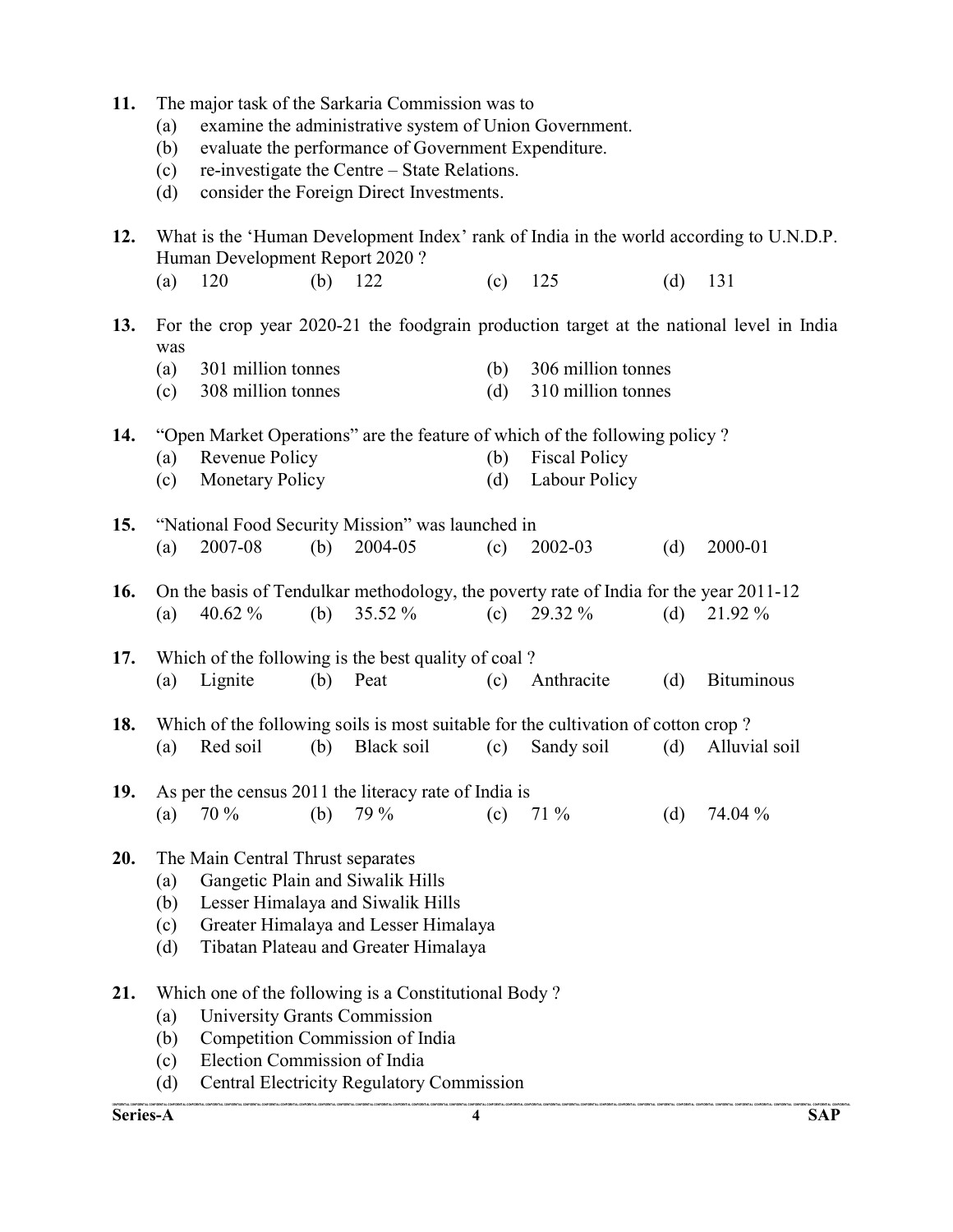| ंसरकारिया आयोग का मुख्य कार्य था | 11. |  |  |  |  |
|----------------------------------|-----|--|--|--|--|
|----------------------------------|-----|--|--|--|--|

- (a) संघ सरकार की प्रशासनिक व्यवस्था का परीक्षण
- (b) सरकारी व्यय की कार्यदक्षता का मूल्यांकन
- (c) केन्द्र-राज्य सम्बन्धों का पुनर्निरीक्षण
- (d) विदेशी प्रत्यक्ष निवेश पर विचार करना
- 12. यू.एन.डी.पी. की मानव विकास रिपोर्ट 2020 (HDR 2020) के अनुसार, विश्व में भारत का मानव विकास सूचकांक क्या है ?
	- (a) 120 (b) 122 (c) 125 (d) 131
- 13. फसल वर्ष 2020-21 के लिये भारत में राष्ट्रीय स्तर पर खाद्यान्न उत्पादन लक्ष्य था :
	- (a) 301 मिलियन टन (b) 306 मिलियन टन
	- (c) 308 मिलियन टन (d) 310 मिलियन टन

14. 'खुले बाजार की क्रियाएँ' निम्न में से किस नीति की विशेषता है ?

17. निम्न में से सर्वोत्तम श्रेणी का कोयला कौन सा है ?

- (a) राजस्व नीति (b) राजकोषीय नीति (c) मौद्रिक नीति (d) श्रम नीति
- 15. राष्ट्रीय खाद्य सुरक्षा मिशन (National Food Security Mission) शुरू किया गया था (a) 2007-08 (b) 2004-05 (c) 2002-03 (d) 2000-01
- 16. तेन्दुलकर प्रविधि के आधार पर, वर्ष 2011-12 के लिये भारत की गरीबी दर थी :
	- (a) 40.62% (b) 35.52% (c) 29.32% (d) 21.92%
- (a) लिगनाइट (b) पीट (c) एन्थ्रासाइट (d) बिटुमिनस
- 18. निम्न में से कपास की फसल के उत्पादन हेतु, कौन सी मिट्टी सर्वाधिक उपयुक्त है ?
	- (a) लाल मिट्टी (b) काली मिट्टी (c) बलुई मिट्टी (d) जलोढ़ मिट्टी
- 19. जनगणना  $2011$  के अनुसार, भारत की साक्षरता दर है:
- (a) 70% (b) 79% (c) 71% (d) 74.04%
- 20. मुख्य केन्द्रीय क्षेप पृथक करता है:
	- $(a)$  गंगा का मैदान तथा शिवालिक पहाड़ियाँ  $(b)$  लघु हिमालय तथा शिवालिक पहाड़ियाँ
	- (c) वृहद् हिमालय तथा लघु हिमालय (d) तिब्बत-पठार तथा वृहद् हिमालय

# 21. निम्न में से कौन सी संवैधानिक संस्था है ?

- (a) विश्वविद्यालय अनुदान आयोग (b) भारतीय प्रतिस्पर्धा आयोग
- (c) भारत का निर्वाचन आयोग (d) केन्द्रिय विद्युत नियामक आयोग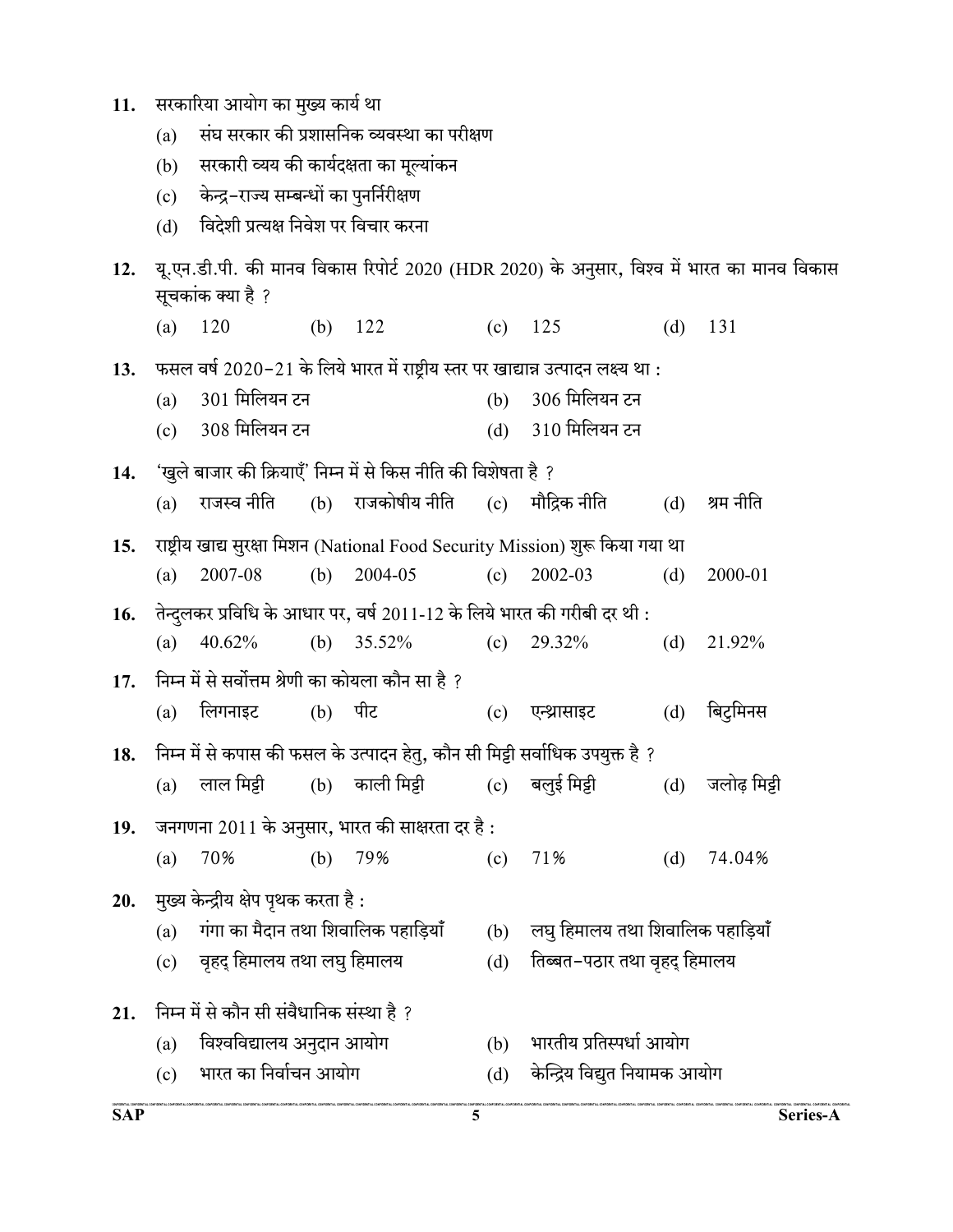| 22.      | (a)                      | Godavari                                                     |     | On which rivers estuary is the "Aliabet Island' situated?<br>(b) Cauveri                                                                                                                                                                                      | (c) | Narmada                                                                                             | (d)       | Tapti                                                                                     |
|----------|--------------------------|--------------------------------------------------------------|-----|---------------------------------------------------------------------------------------------------------------------------------------------------------------------------------------------------------------------------------------------------------------|-----|-----------------------------------------------------------------------------------------------------|-----------|-------------------------------------------------------------------------------------------|
| 23.      | (a)                      | 910                                                          | (b) | 940                                                                                                                                                                                                                                                           | (c) | As per census 2011, in India per 1000 males, the number of females is<br>920                        | (d)       | 980                                                                                       |
| 24.      | (a)<br>(b)<br>(c)<br>(d) |                                                              |     | Which of the following pair is incorrect?<br>Punjab Himalaya – between Indus and Sutlaj Rivers<br>Kumaun Himalaya – between Yamuna and Kali Rivers<br>Nepal Himalaya – between Ravi and Tista Rivers<br>Assam Himalaya – between Tista and Brahmaputra Rivers |     |                                                                                                     |           |                                                                                           |
| 25.      | 1.<br>4.<br>(a)          | Zojila pass<br>Bomdila pass 5.                               | 2.  | Arrange the following passes from West to East order:<br>Shipki La pass<br>Jelep La pass<br>$1, 2, 3, 4, 5$ (b) $1, 2, 5, 4, 3$                                                                                                                               | 3.  | Muling La pass<br>(c) $2, 1, 3, 5, 4$                                                               | (d)       | 1, 2, 3, 5, 4                                                                             |
| 26.      | (a)                      | Anaimudi                                                     | (b) | Which of the following is the highest peak of South India?<br>Mahendra Giri                                                                                                                                                                                   | (c) | Arma Konda                                                                                          | (d)       | Mukurthi                                                                                  |
| 27.      | (a)                      |                                                              |     | The highest mountain peak in Uttarakhand State is<br>Nanda Devi (b) Chaukhamba                                                                                                                                                                                | (c) | Trishul                                                                                             | (d)       | Nandakot                                                                                  |
| 28.      | (a)                      | Pithoragarh                                                  | (b) | Uttarkashi                                                                                                                                                                                                                                                    | (c) | Which of the following districts of Uttarakhand has maximum Geographical area?<br>Pauri Garhwal     | (d)       | Tehri Garhwal                                                                             |
| 29.      | (a)                      | Bhagirathi                                                   | (b) | Which tributary of Alaknanda has its confluence at Karanprayag?<br>Pinder                                                                                                                                                                                     | (c) | Mandakini                                                                                           | (d)       | Dhauli Ganga                                                                              |
| 30.      | (a)<br>(b)<br>(c)<br>(d) | Shivaliks and Lower Himalaya<br>Gangetic Plain and Shivaliks |     | The Himalayan Frontier Thrust (HFT) lies in between<br>Lower Himalaya and Higher Himalaya<br>Higher Himalaya and Trans-Himalaya                                                                                                                               |     |                                                                                                     |           |                                                                                           |
| 31.      |                          | of population.                                               |     |                                                                                                                                                                                                                                                               |     |                                                                                                     |           | According to 2011 census, arrange the following districts in ascending order on the basis |
|          | 1.<br>(a)                | Uttarkashi<br>$1, 2, 3, 4$ (b) $3, 2, 4, 1$                  |     | 2. Bageshwar                                                                                                                                                                                                                                                  |     | 3. Rudraprayag<br>(c) $3, 4, 2, 1$                                                                  | 4.<br>(d) | Champawat<br>2, 4, 3, 1                                                                   |
| 32.      | (a)                      | 25.10 %                                                      | (b) | 22.50 %                                                                                                                                                                                                                                                       |     | In the 2001-2011 decade, rate of increase in the population of Uttarkhand has been<br>(c) $19.17\%$ | (d)       | $9.47\%$                                                                                  |
| 33.      | (a)                      | Dehradun                                                     | (b) | The most urbanized district in Uttarakhand is<br>Nainital                                                                                                                                                                                                     | (c) | Haridwar                                                                                            | (d)       | Almora                                                                                    |
| 34.      | (a)                      | Rihend                                                       | (b) | Mahanadi                                                                                                                                                                                                                                                      |     | On which of the following rivers in the Matatila Multipurpose Project situated ?<br>(c) Betwa       | (d)       | Yamuna                                                                                    |
| Series-A |                          |                                                              |     | 6                                                                                                                                                                                                                                                             |     |                                                                                                     |           | <b>SAP</b>                                                                                |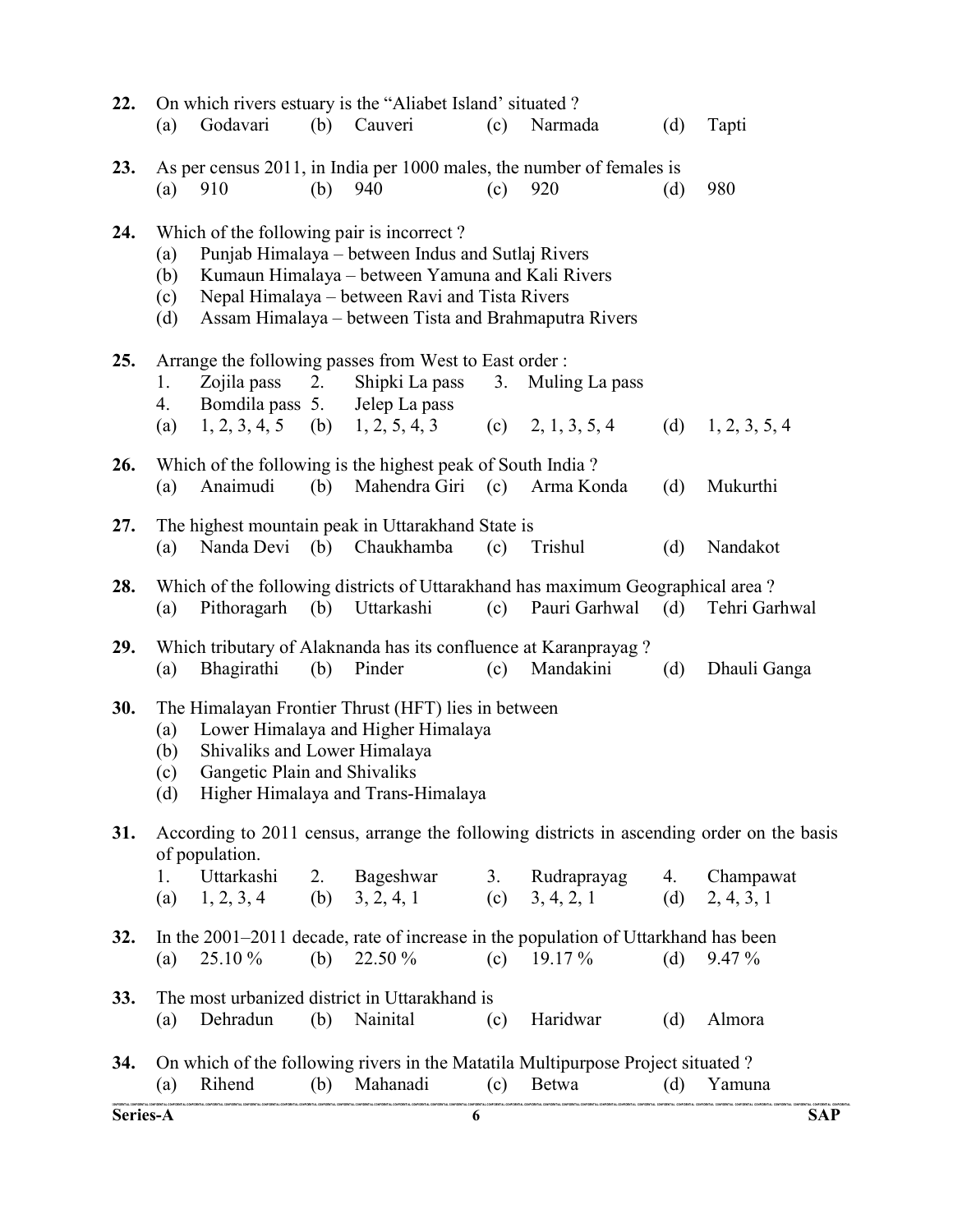| 22. |     | किस नदी के मुहाने पर 'एलियाबेट द्वीप' स्थित है ?                               |     |                  |                      |     |                                                                                                 |     |                  |
|-----|-----|--------------------------------------------------------------------------------|-----|------------------|----------------------|-----|-------------------------------------------------------------------------------------------------|-----|------------------|
|     | (a) | गोदावरी                                                                        |     | (b) कावेरी       |                      | (c) | नर्मदा                                                                                          | (d) | ताप्ती           |
| 23. |     |                                                                                |     |                  |                      |     | जनगणना 2011 के अनुसार भारत में प्रति 1000 पुरुष महिलाओं की संख्या है :                          |     |                  |
|     | (a) | 910                                                                            | (b) | 940              |                      | (c) | 920                                                                                             | (d) | 980              |
| 24. |     | निम्न में से कौन सा जोड़ा सही नहीं हैं ?                                       |     |                  |                      |     |                                                                                                 |     |                  |
|     | (a) | पंजाब हिमालय – सिन्धु एवं सतलज नदियों के मध्य                                  |     |                  |                      |     |                                                                                                 |     |                  |
|     |     | (b) कुमायूँ हिमालय – यमुना एवं काली नदियों के मध्य                             |     |                  |                      |     |                                                                                                 |     |                  |
|     | (c) | नेपाल हिमालय – रावी एवं तिस्ता नदियों के मध्य                                  |     |                  |                      |     |                                                                                                 |     |                  |
|     | (d) | असम हिमालय – तिस्ता एवं ब्रह्मपुत्र नदियों के मध्य                             |     |                  |                      |     |                                                                                                 |     |                  |
| 25. |     | निम्न दर्रों को पश्चिम से पूर्व के क्रम में व्यवस्थित कीजिये :                 |     |                  |                      |     |                                                                                                 |     |                  |
|     | 1.  |                                                                                |     |                  |                      |     | जोजिला दर्रा वर्ग 2. शिपकी ला दर्रा 3. मुलिंग ला दर्रा                                          |     |                  |
|     | 4.  |                                                                                |     |                  |                      |     |                                                                                                 |     |                  |
|     |     |                                                                                |     |                  |                      |     | (a) $1, 2, 3, 4, 5$ (b) $1, 2, 5, 4, 3$ (c) $2, 1, 3, 5, 4$ (d) $1, 2, 3, 5, 4$                 |     |                  |
| 26. |     | निम्न में से कौन सी दक्षिण भारत की सबसे ऊँची चोटी है ?                         |     |                  |                      |     | (a) अनाईमुडी    (b) महेन्द्रा गिरि        (c)   अरमा कोन्ड़ा                                    | (d) |                  |
|     |     |                                                                                |     |                  |                      |     |                                                                                                 |     | मुकुर्थी         |
| 27. |     | उत्तराखण्ड राज्य की सबसे ऊँची पर्वत चोटी है :                                  |     |                  |                      |     |                                                                                                 |     |                  |
|     | (a) | नन्दा देवी                                                                     |     | (b) चौखँबा       |                      | (c) | त्रिशूल                                                                                         |     | (d) नन्दाकोट     |
|     |     |                                                                                |     |                  |                      |     |                                                                                                 |     |                  |
| 28. |     |                                                                                |     |                  |                      |     | उत्तराखण्ड राज्य में, निम्नलिखित में से किस जिले का भौगोलिक क्षेत्रफल सबसे अधिक है ?            |     |                  |
|     | (a) |                                                                                |     |                  |                      |     | पिथौड़ागढ़  (b) उत्तरकाशी  (c) पौड़ी गढ़वाल  (d) टिहरी गढ़वाल                                   |     |                  |
| 29. |     | अलकनन्दा की कौन सी सहायक नदी कर्ण प्रयाग में मिलती है ?                        |     |                  |                      |     |                                                                                                 |     |                  |
|     | (a) | भागीरथी                                                                        |     | (b) पिण्डर       |                      |     | (c) मन्दाकिनी                                                                                   | (d) | धौली गंगा        |
| 30. |     | हिमालयन फ्रन्टियर थ्रस्ट (HFT) स्थित है :                                      |     |                  |                      |     |                                                                                                 |     |                  |
|     | (a) | निम्न हिमालय एवं उच्च हिमालय के मध्य                                           |     |                  |                      |     | (b) शिवालिक एवं निम्न हिमालय के मध्य                                                            |     |                  |
|     |     |                                                                                |     |                  |                      |     | (c) गंगा-मैदान एवं शिवालिक के मध्य               (d)     उच्च हिमालय एवं ट्रान्स-हिमालय के मध्य |     |                  |
| 31. |     |                                                                                |     |                  |                      |     | $2011$ की जनगणना के आधार पर निम्नलिखित जिलों को जनसंख्या के आधार पर आरोही क्रम में लिखिए :      |     |                  |
|     | 1.  | उत्तरकाशी 2. बागेश्वर   3.                                                     |     |                  |                      |     | रूद्रप्रयाग                                                                                     | 4.  | चम्पावत          |
|     | (a) | 1, 2, 3, 4                                                                     |     | (b) $3, 2, 4, 1$ |                      |     | (c) $3, 4, 2, 1$                                                                                |     | (d) $2, 4, 3, 1$ |
| 32. |     | $2001 - 2011$ के दशक में उत्तराखण्ड में जनसंख्या वृद्धि दर रही है :            |     |                  |                      |     |                                                                                                 |     |                  |
|     | (a) | 25.10 %                                                                        |     | (b) $22.50\%$    | (c)                  |     | 19.17 %                                                                                         |     | (d) $9.47\%$     |
| 33. |     | उत्तराखण्ड में सर्वाधिक नगरीकृत जिला है :                                      |     |                  |                      |     |                                                                                                 |     |                  |
|     |     | (a) देहरादून                                                                   |     | (b) नैनीताल      |                      |     | (c) हरिद्वार                                                                                    | (d) | अल्मोड़ा         |
| 34. |     | माताटीला बहुउद्देशीय परियोजना निम्न में से किस नदी पर स्थित है ?<br>(a) रिहन्द |     |                  | (b) महानदी (c) बेतवा |     |                                                                                                 | (d) | यमुना            |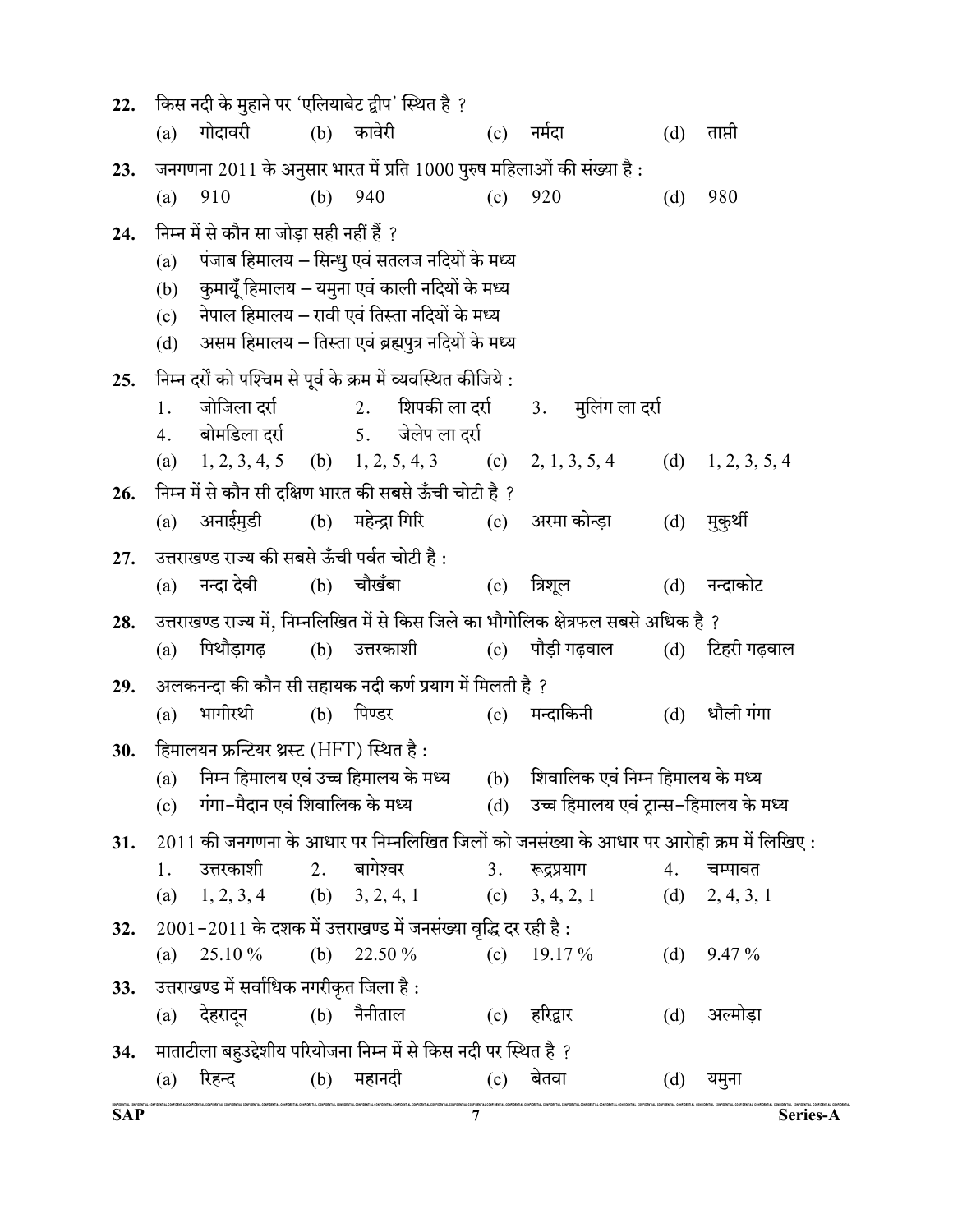| 35. | (a)                                                                                                                                                                                                                                                            | Joshi             |                             | (b)                                 | Chhimwal                                              |          | (c)                  | Which of the following sub-castes of Brahmins is not based on the name of the place?<br>Kapoli                           | (d) | Sanwal                                                                                            |
|-----|----------------------------------------------------------------------------------------------------------------------------------------------------------------------------------------------------------------------------------------------------------------|-------------------|-----------------------------|-------------------------------------|-------------------------------------------------------|----------|----------------------|--------------------------------------------------------------------------------------------------------------------------|-----|---------------------------------------------------------------------------------------------------|
| 36. | (a)                                                                                                                                                                                                                                                            | Jaunsari          |                             | (b)                                 | Tharu                                                 |          | (c)                  | Which of the following tribes does not belong to Uttarakhand?<br>Buksa                                                   | (d) | Baiga                                                                                             |
| 37. | (a)<br>(c)                                                                                                                                                                                                                                                     |                   | Vaishnava Sect<br>Naga Sect |                                     |                                                       |          | (b)<br>(d)           | Which of the following sects has deep rooted impact on the masses of Uttarakhand?<br>Shaiva and Shakta sect<br>Nath Sect |     |                                                                                                   |
| 38. | (a)                                                                                                                                                                                                                                                            | Harul             |                             | (b)                                 | Which of the following is not a folk ballad?<br>Jagar |          | (c)                  | Ladie Shah                                                                                                               | (d) | Ramola                                                                                            |
| 39. | In which of the following districts the Folk Play 'Hiljatra' is organized ?<br><b>Udham Singh Nagar</b><br>(a)<br>Pithoragarh<br>(c)                                                                                                                           |                   |                             |                                     |                                                       |          | (b)<br>(d)           | Dehradun<br>Bageshwar                                                                                                    |     |                                                                                                   |
| 40. | In which of the following places in Uttarakhand, Duryodhan and Karan are worshipped?<br>Almora<br>(a)<br>Netwarh (Uttarkashi)<br>(c)                                                                                                                           |                   |                             |                                     |                                                       |          | (b)<br>(d)           | Champawat<br>Srinagar                                                                                                    |     |                                                                                                   |
| 41. | region?                                                                                                                                                                                                                                                        |                   |                             |                                     |                                                       |          |                      |                                                                                                                          |     | Which of the following castes is not included in the prehistoric castes of Himalayan              |
|     | (a)                                                                                                                                                                                                                                                            |                   | Gandharv                    | (b)                                 | Yaksha                                                |          | (c)                  | Kinnar                                                                                                                   | (d) | Shak                                                                                              |
| 42. | Which dynasty and capital is known by the Taleshwar copper plates?<br>Panwar dynasty and capital Srinagar<br>(a)<br>Paurava dynasty and capital Brahmpura<br>(b)<br>Chand dynasty and capital Almora<br>(c)<br>Katyuri dynasty and Capital Kartikeypura<br>(d) |                   |                             |                                     |                                                       |          |                      |                                                                                                                          |     |                                                                                                   |
| 43. |                                                                                                                                                                                                                                                                |                   | from codes given below:     |                                     |                                                       |          |                      |                                                                                                                          |     | Match the facts given in List $-$ I with their locations in List $-$ II and find the right answer |
|     |                                                                                                                                                                                                                                                                |                   | $List-I$                    |                                     |                                                       |          | $List-II$            |                                                                                                                          |     |                                                                                                   |
|     | A.                                                                                                                                                                                                                                                             |                   |                             |                                     | Indian Military Academy                               | 1.       | Chamoli              |                                                                                                                          |     |                                                                                                   |
|     | <b>B.</b><br>$C$ .                                                                                                                                                                                                                                             | <b>BHEL</b>       | Valley of Flowers           |                                     |                                                       | 2.<br>3. | Haridwar<br>Dehradun |                                                                                                                          |     |                                                                                                   |
|     | D.                                                                                                                                                                                                                                                             |                   | Pindari Glacier             |                                     |                                                       | 4.       | Bageshwar            |                                                                                                                          |     |                                                                                                   |
|     | <b>Codes:</b>                                                                                                                                                                                                                                                  |                   |                             |                                     |                                                       |          |                      |                                                                                                                          |     |                                                                                                   |
|     |                                                                                                                                                                                                                                                                | A<br>$\mathbf{1}$ | B<br>$\overline{2}$         | $\mathsf{C}$<br>3<br>$\overline{4}$ | D                                                     |          |                      |                                                                                                                          |     |                                                                                                   |
|     | (a)<br>(b)                                                                                                                                                                                                                                                     | 3                 | $\mathbf{1}$                | $\overline{2}$<br>$\overline{4}$    |                                                       |          |                      |                                                                                                                          |     |                                                                                                   |
|     | (c)                                                                                                                                                                                                                                                            | $\overline{2}$    | $\mathbf{1}$                | $\overline{3}$<br>$\overline{4}$    |                                                       |          |                      |                                                                                                                          |     |                                                                                                   |
|     | (d)                                                                                                                                                                                                                                                            | $\overline{4}$    | $\overline{2}$              | 3<br>$\mathbf{1}$                   |                                                       |          |                      |                                                                                                                          |     |                                                                                                   |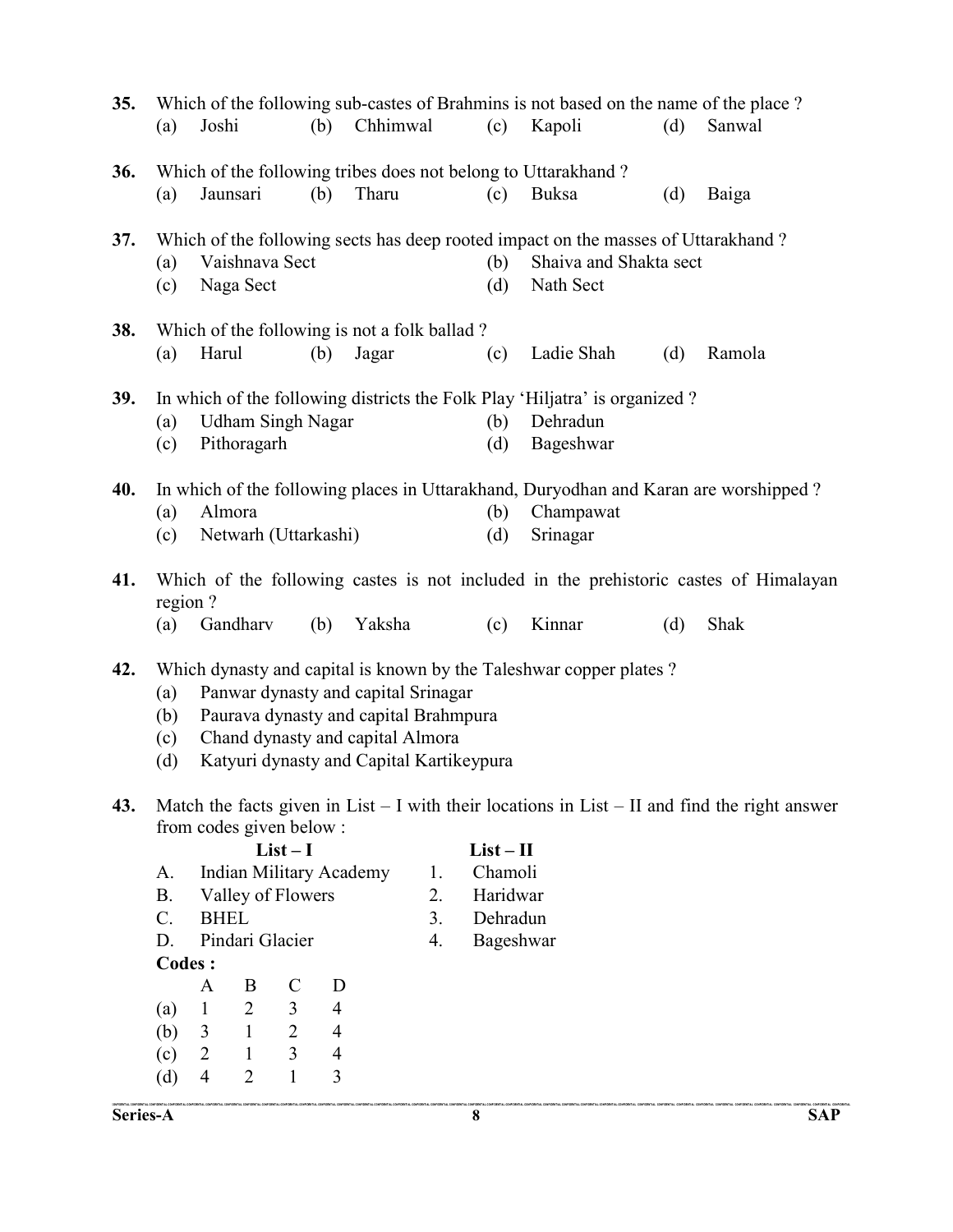| 35. |     | निम्नलिखित में से ब्राह्मणों की कौन सी उपजाति स्थान के नाम पर आधारित नहीं है ? |          |                                                                                     |     |                                         |     |          |  |  |
|-----|-----|--------------------------------------------------------------------------------|----------|-------------------------------------------------------------------------------------|-----|-----------------------------------------|-----|----------|--|--|
|     | (a) | जोशी                                                                           |          | (b) छिमवाल                                                                          |     | (c) कपोली                               | (d) | सनवाल    |  |  |
| 36. |     |                                                                                |          | निम्नलिखित में से कौन सी जनजाति उत्तराखण्ड से सम्बन्धित नहीं है ?                   |     |                                         |     |          |  |  |
|     | (a) | जौनसारी                                                                        |          | (b) थारू                                                                            | (c) | बुक्सा                                  | (d) | बैगा     |  |  |
| 37. |     |                                                                                |          | उत्तराखण्ड के जनमानस पर सर्वाधिक व्यापक प्रभाव किस सम्प्रदाय का पड़ा है ?           |     |                                         |     |          |  |  |
|     | (a) | वैष्णव संप्रदाय                                                                |          |                                                                                     | (b) | शैव और शाक्त संप्रदाय                   |     |          |  |  |
|     |     | (c) नाग संप्रदाय                                                               |          |                                                                                     |     | (d) नाथ संप्रदाय                        |     |          |  |  |
| 38. |     |                                                                                |          | निम्नलिखित में से कौनसी एक लोकगाथा नहीं है ?                                        |     |                                         |     |          |  |  |
|     | (a) | हारूल                                                                          | (b)      | जागर                                                                                |     | (c) लाडी शाह                            | (d) | रमोला    |  |  |
| 39. |     |                                                                                |          | निम्नलिखित में से किस जनपद में 'हिलजात्रा' लोक नाट्य का आयोजन होता है ?             |     |                                         |     |          |  |  |
|     |     |                                                                                |          | (a) उधमसिंह नगर (b) देहरादून     (c) पिथौरागढ़                                      |     |                                         | (d) | बागेश्वर |  |  |
| 40. |     |                                                                                |          | उत्तराखण्ड में निम्न स्थानों में से कहाँ दुर्योधन और कर्ण की पूजा की जाती है ?      |     |                                         |     |          |  |  |
|     |     | (a) अल्मोड़ा                                                                   |          |                                                                                     | (b) | चम्पावत                                 |     |          |  |  |
|     |     | (c) नेतवाड़ (उत्तर काशी)                                                       |          |                                                                                     | (d) | श्रीनगर                                 |     |          |  |  |
| 41. |     |                                                                                |          | निम्न में से किस जाति की गणना हिमालय की प्रागैतिहासिक जातियों में नहीं की जाती है ? |     |                                         |     |          |  |  |
|     | (a) | गंधर्व                                                                         | (b) यक्ष |                                                                                     |     | $(c)$ किन्नर                            | (d) | शक       |  |  |
| 42. |     |                                                                                |          | तालेश्वर ताम्र पत्रों में किस राजवंश और राजधानी का पता चलता है ?                    |     |                                         |     |          |  |  |
|     |     | (a) पँवार वंश और राजधानी श्रीनगर                                               |          |                                                                                     |     | (b) पौरव वंश और राजधानी ब्रह्मपुर       |     |          |  |  |
|     |     | (c) चंद वंश और राजधानी अल्मोड़ा                                                |          |                                                                                     |     | (d) कत्यूरी वंश और राजधानी कार्तिकेयपुर |     |          |  |  |
|     |     |                                                                                |          | $\sim$ $\sim$ $\sim$ $\sim$ $\sim$ $\sim$ $\sim$ $\sim$                             |     |                                         |     |          |  |  |

43. सूची-I में दिये गये तथ्यों का मेल सूची-II में दिये हुए स्थानों से कीजिये और नीचे लिखे कोड से सही उत्तर बताइए :

|           |                |                   | सूची – I       |                           |    | सूची – II |
|-----------|----------------|-------------------|----------------|---------------------------|----|-----------|
| A.        |                |                   |                | भारतीय सैन्य अकादमी (IMA) | 1. | चमोली     |
| <b>B.</b> |                | फूलों की घाटी     |                |                           | 2. | हरिद्वार  |
| $C$ .     |                | भेल (BHEL)        |                |                           | 3. | देहरादून  |
| D.        |                | पिण्डारी ग्लेशियर |                |                           | 4. | बागेश्वर  |
|           |                |                   |                |                           |    |           |
| कूट :     |                |                   |                |                           |    |           |
|           | A              | B                 | C              | D                         |    |           |
| (a)       | $\mathbf{1}$   | $2 \t 3$          |                | $\overline{4}$            |    |           |
| (b)       | $\overline{3}$ | $\mathbf{1}$      | $\overline{2}$ | $\overline{4}$            |    |           |
| (c)       | 2              |                   | 3              | $\overline{4}$            |    |           |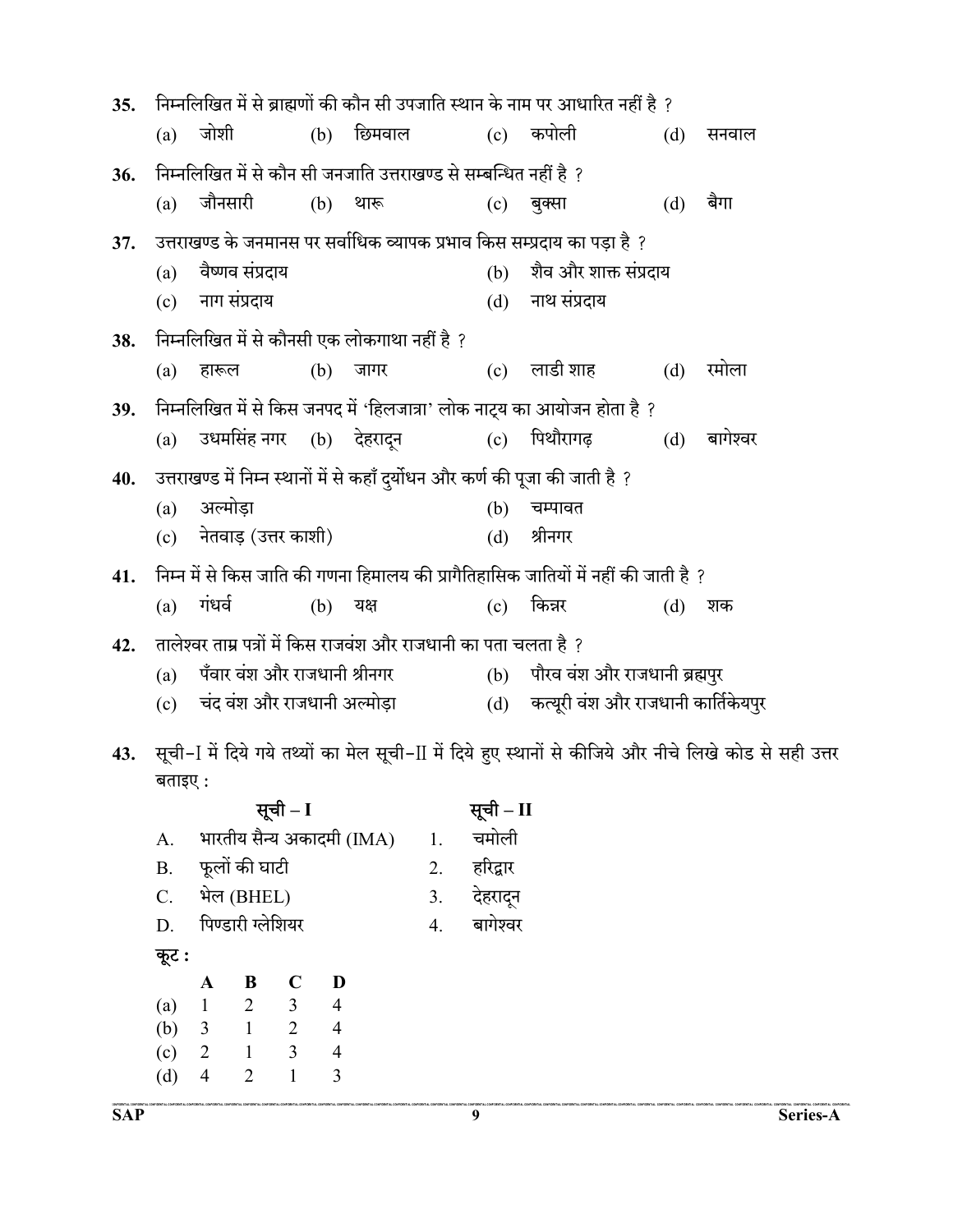| 44.      | (a)               | Who was the founder of Almora/Alam Nagar?<br>Somchand                                                                 |                                |                                                                      | (b)        | Rudra Chand                                                                                            |     |                                                                                               |
|----------|-------------------|-----------------------------------------------------------------------------------------------------------------------|--------------------------------|----------------------------------------------------------------------|------------|--------------------------------------------------------------------------------------------------------|-----|-----------------------------------------------------------------------------------------------|
|          | (c)               | Baj Bahadur Chand                                                                                                     |                                |                                                                      | (d)        | Balo Kalyan Chand                                                                                      |     |                                                                                               |
| 45.      | (a)<br>(c)        | Dara Shikoh<br>Mirza Mughal                                                                                           |                                |                                                                      | (b)<br>(d) | Which Mughal prince took asylum at Srinagar (Garhwal) in 1658 A.D.?<br>Sulemman Shikoh<br>Nazawat Khan |     |                                                                                               |
| 46.      | (a)               | Pandukeshwar (b) Palethi                                                                                              |                                |                                                                      | (c)        | From which of the following places in Uttarakhand, did we find ancient Rock-Edicts?<br>Kalsi           | (d) | Taleshwar                                                                                     |
| 47.      | (a)<br>(c)        | Mohan Chand<br>Shiv Chand                                                                                             |                                |                                                                      | (b)<br>(d) | Who was the last king of Chand dynasty of Kumaon Kingdom?<br>Mahendra Chand<br>Pradyumn Chand          |     |                                                                                               |
| 48.      | (a)<br>(c)        | 'Gunth land' means<br>Land granted to temple<br>Land granted for Civil Service                                        |                                |                                                                      | (b)<br>(d) | Land granted for defence service<br>Land granted for grazing/pasture land                              |     |                                                                                               |
| 49.      | (a)               | Who was the Author of 'Himalayan – Districts'?<br>Gardner                                                             | (b)                            | Atkinson                                                             | (c)        | Shekhar Pathak (d)                                                                                     |     | Maula Ram                                                                                     |
| 50.      | (a)               | Government is related?<br>Education                                                                                   | (b)                            | Tourism                                                              | (c)        | Agriculture                                                                                            | (d) | To which of the following sector "Vir Chandra singh Garhwali Yojna" of Uttarakhand<br>Medical |
| 51.      | (a)<br>(c)        | <b>Udhamsingh Nagar</b><br>Haridwar                                                                                   |                                |                                                                      | (b)<br>(d) | Uttarakhand State had the highest per capita income during 2016-17?<br>Dehradun<br>Nainital            |     | As per Uttarakhand Economic Survey (2018-19), which of the following district of              |
| 52.      | (b)<br>(c)<br>(d) | Which of the following pairs is not correctly matched?<br><b>Place</b><br>(a) Khirsu<br>Auli<br>Kausani<br>Shitlakhet | $\qquad \qquad \longleftarrow$ | <b>District</b><br>Pauri Garhwal<br>Chamoli<br>Pittoragarh<br>Almora |            |                                                                                                        |     |                                                                                               |
| 53.      |                   | States of India?                                                                                                      |                                |                                                                      |            |                                                                                                        |     | As per Geographical area at what place does the State of Uttarakhand stand among the          |
|          | (a)               | 19 <sup>th</sup>                                                                                                      | (b)                            | $16^{\text{th}}$                                                     | (c)        | $15^{\text{th}}$                                                                                       | (d) | 22 <sup>nd</sup>                                                                              |
| 54.      | (a)               | As per Census-2011, Sex ratio of Uttarakhand State, is<br>972                                                         | (b)                            | 963                                                                  | (c)        | 940                                                                                                    | (d) | 910                                                                                           |
| 55.      |                   | and Danav Bhutal in the last era of 12 <sup>th</sup> Century.                                                         |                                |                                                                      |            |                                                                                                        |     | Name the Nepali king, among the following, who ruled over Khash Desh, Kedar Bhumi             |
|          | (a)               | Ashok Challa (b)                                                                                                      |                                | Krachalla                                                            | (c)        | Jitar Mall                                                                                             | (d) | Ajaipal                                                                                       |
| Series-A |                   |                                                                                                                       |                                |                                                                      | 10         |                                                                                                        |     | <b>SAP</b>                                                                                    |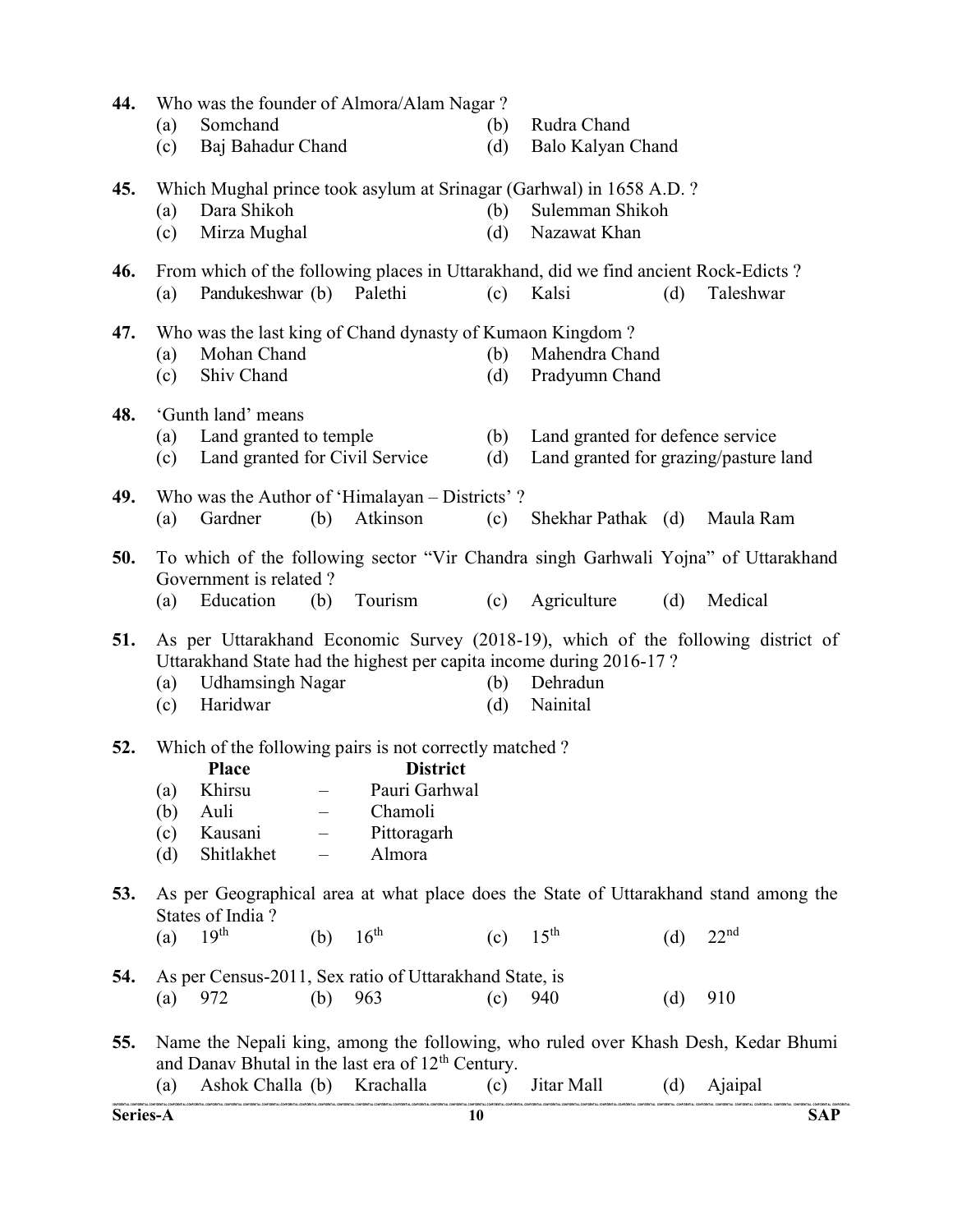| 44.        |     | अल्मोड़ा/आलमनगर का संस्थापक कौन था ?        |                                                                        |     |                                                                                                |     |                                                                                                         |
|------------|-----|---------------------------------------------|------------------------------------------------------------------------|-----|------------------------------------------------------------------------------------------------|-----|---------------------------------------------------------------------------------------------------------|
|            | (a) | सोमचन्द                                     | (b) रूद्र चंद                                                          |     | (c) वाज बहादुर चन्द                                                                            |     | (d) बालो कल्याण चन्द                                                                                    |
| 45.        |     |                                             | 1658 ई. में किस मुगल शहजादे ने श्रीनगर (गढ़वाल) में शरण ली थी ?        |     |                                                                                                |     |                                                                                                         |
|            | (a) |                                             | दारा शिकोह       (b)     सुलेमान शिकोह       (c)     मिर्जा मुगल       |     |                                                                                                | (d) | नज़ावत खाँ                                                                                              |
| 46.        |     |                                             | उत्तराखण्ड में निम्न में से किस स्थान पर प्राचीन शिलालेख मिले थे ?     |     |                                                                                                |     |                                                                                                         |
|            | (a) | पाण्डुकेश्वर (b) पलेठी                      |                                                                        | (c) | कलसी                                                                                           | (d) | तालेश्वर                                                                                                |
| 47.        |     |                                             | कुमाँयू राज्य के चंदवंश का अन्तिम शासक कौन था ?                        |     |                                                                                                |     |                                                                                                         |
|            |     |                                             | (a) मोहन चंद        (b)    महेन्द्र चंद                (c)     शिव चंद |     |                                                                                                | (d) | प्रद्युम्न चंद                                                                                          |
| 48.        |     | 'गूंठ भूमि' का अर्थ है                      |                                                                        |     |                                                                                                |     |                                                                                                         |
|            |     | (a) मंदिर को प्रदत्त भूमि                   |                                                                        |     | (b) सैन्य सेवा हेतु प्रदत्त भूमि                                                               |     |                                                                                                         |
|            |     | (c) प्रशासनिक सेवा हेतु प्रदत्त भूमि        |                                                                        |     | (d) चारागाह हेतु प्रदत्त भूमि                                                                  |     |                                                                                                         |
| 49.        |     | 'हिमालयन डिस्ट्रिक्ट्स' के लेखक कौन थे ?    |                                                                        |     |                                                                                                |     |                                                                                                         |
|            | (a) | गार्डनर                                     | (b) एटकिन्सन                                                           | (c) | शेखर पाठक            (d)                                                                       |     | मौलाराम                                                                                                 |
| 50.        |     |                                             |                                                                        |     | उत्तराखण्ड शासन की ''वीर चन्द्र सिंह गढ़वाली योजना'' निम्न में से किस क्षेत्र से संबन्धित है ? |     |                                                                                                         |
|            | (a) | शिक्षा                                      | (b) पर्यटन                                                             |     | $(c)$ कृषि                                                                                     | (d) | चिकित्सा                                                                                                |
| 51.        |     |                                             |                                                                        |     |                                                                                                |     | उत्तराखण्ड आर्थिक सर्वेक्षण (2018-19) के अनुसार उत्तराखण्ड के निम्न में से किस जनपद की प्रति व्यक्ति आय |
|            |     | $2016$ -17 में सर्वाधिक रही ?               |                                                                        |     |                                                                                                |     |                                                                                                         |
|            |     |                                             | (a) ऊधमसिंह नगर (b) देहरादून         (c) हरिद्वार                      |     |                                                                                                | (d) | नैनीताल                                                                                                 |
| 52.        |     |                                             | निम्नलिखित में से कौन सा युग्म, सही सुमेलित नहीं है ?                  |     |                                                                                                |     |                                                                                                         |
|            |     | स्थान                                       | जनपद                                                                   |     |                                                                                                |     |                                                                                                         |
|            | (a) | खिर्सू – पौड़ी गढ़वाल                       |                                                                        |     |                                                                                                |     |                                                                                                         |
|            |     | $(b)$ औली $-$ चमोली                         |                                                                        |     |                                                                                                |     |                                                                                                         |
|            | (c) | कौसानी                                      | – पिथौरागढ़                                                            |     |                                                                                                |     |                                                                                                         |
|            | (d) | शीतलाखेत – अल्मोडा                          |                                                                        |     |                                                                                                |     |                                                                                                         |
| 53.        |     |                                             |                                                                        |     | भौगोलिक क्षेत्रफल की दृष्टि से उत्तराखण्ड राज्य–भारतीय राज्यों में किस स्थान पर है ?           |     |                                                                                                         |
|            |     | (a) उन्नीसवें                               | (b) सोलहवें                                                            |     | (c) पन्द्रहवें                                                                                 | (d) | बाइसवे                                                                                                  |
| 54.        |     |                                             | उत्तराखण्ड राज्य का लिंगानुपात, 2011 की जनगणना के अनुसार है :          |     |                                                                                                |     |                                                                                                         |
|            | (a) | 972                                         | (b) $963$                                                              |     | $(c)$ 940                                                                                      | (d) | 910                                                                                                     |
| 55.        |     |                                             |                                                                        |     |                                                                                                |     | नीचे लिखे नामों में उस नेपाली राजा का नाम इंगित कीजिये जिसने बारहवीं सदी के अंत में खश–देश, केदार       |
|            |     | भूमि और दानव भूतल प्रदेश पर राज्य किया था । |                                                                        |     |                                                                                                |     |                                                                                                         |
|            | (a) |                                             | अशोक चल्ल (b) क्राचल्ल     (c)                                         |     | जितार मल्ल                                                                                     | (d) | अजय पाल                                                                                                 |
| <b>SAP</b> |     |                                             |                                                                        | 11  |                                                                                                |     | Series-A                                                                                                |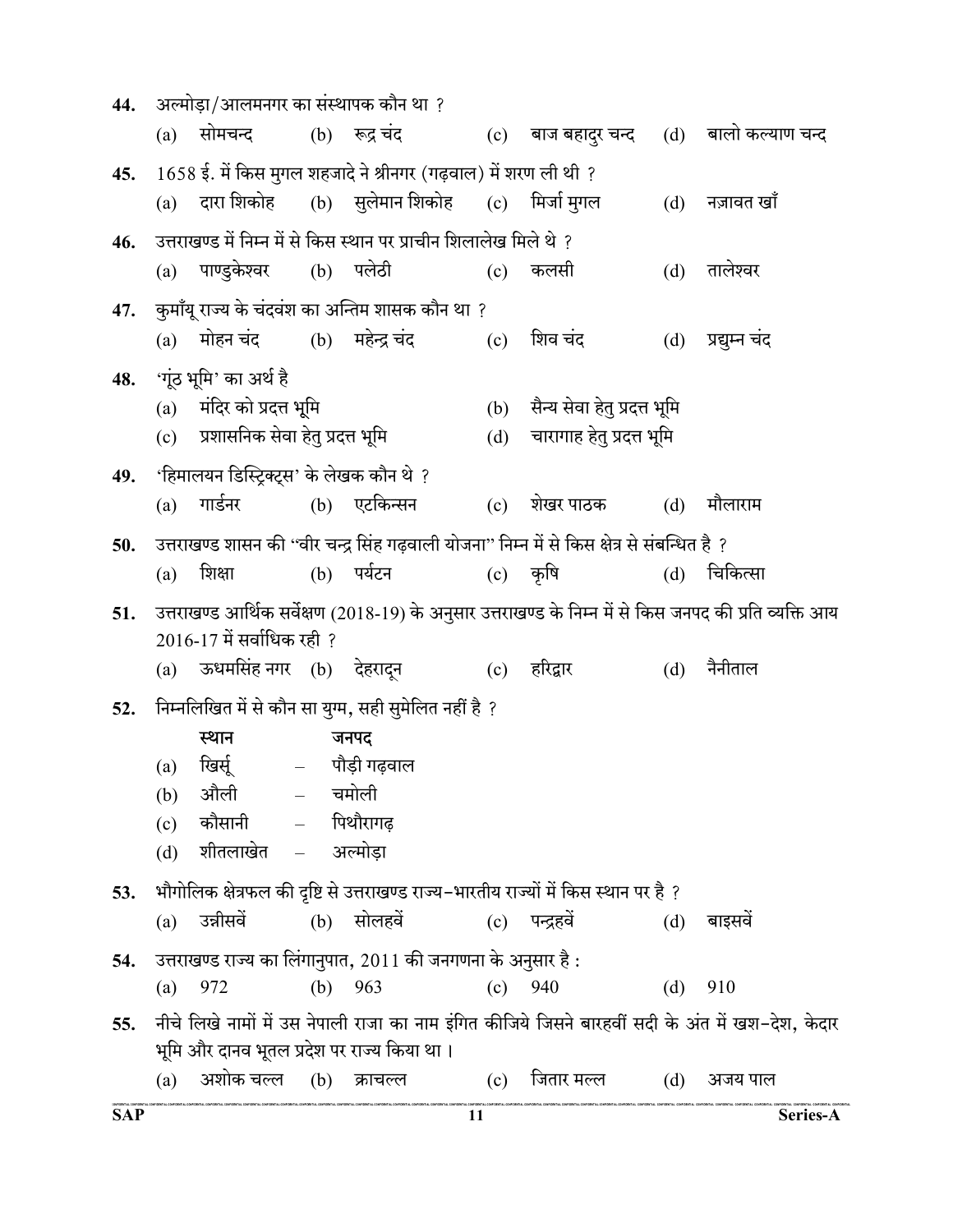| Series-A |            |                                                                  |     |                                                                     | 12         |                                                                                                                                                 |     |                  | <b>SAP</b> |
|----------|------------|------------------------------------------------------------------|-----|---------------------------------------------------------------------|------------|-------------------------------------------------------------------------------------------------------------------------------------------------|-----|------------------|------------|
| 68.      | (a)        | Uttarakhand State is<br>12.20 %                                  | (b) | 18.76 %                                                             | (c)        | As per the 2011 census the percentage of Schedule Caste among total population of<br>21.44 %                                                    | (d) | 30.56 %          |            |
| 67.      | (a)<br>(c) | 30 <sup>th</sup> March, 1971<br>31 <sup>st</sup> March, 1976     |     |                                                                     | (b)<br>(d) | Kumaun Mandal Vikas Nigam and Garhwal Mandal Vikas Nigam were established on<br>31 <sup>st</sup> March, 1973<br>30 <sup>th</sup> March, 1980    |     |                  |            |
| 66.      | (a)        | 1857                                                             | (b) | In which year was the "Raj Bhavan' established in Nainital?<br>1997 | (c)        | 1987                                                                                                                                            | (d) | 1897             |            |
| 65.      | (a)        | Dehradun                                                         | (b) | Haldwani                                                            | (c)        | Where was the "Rural and Agriculture Development Committee" established ?<br>Nainital                                                           | (d) | Pauri            |            |
| 64.      |            |                                                                  |     | Which year was the Atal New India Challenge (ANIC) started ?        |            | (a) $2015-16$ (b) $2018-19$ (c) $2020-21$                                                                                                       |     | (d) $2014-15$    |            |
| 63.      | (a)        | Panchayats in Uttarakhand?<br>Governor                           | (b) |                                                                     |            | Who constitutes the State Finance Commission to review the financial position of the<br>Chief Minister (c) Home Minister (d)                    |     | Finance Minister |            |
| 62.      | (a)        | Pauri                                                            | (b) | Where was the head quarter of the British Garhwal in 1840?<br>Tehri | (c)        | Dehradun                                                                                                                                        | (d) | Nainital         |            |
| 61.      | (a)        | Legislative Assembly?<br>5                                       | (b) | 9                                                                   | (c)        | How many seats are reserved for the Schedule Caste candidate in the Uttarakhand<br>13                                                           | (d) | 17               |            |
|          | (a)<br>(c) | Captain Young<br>Mr. Frazer                                      |     | place of Police system-for the general administration?              | (b)<br>(d) | Mr. Trail<br>None of the above                                                                                                                  |     |                  |            |
| 60.      |            |                                                                  |     |                                                                     |            | Which of the following Commissioner of British Kumaun, adopted the Patwari system-in                                                            |     |                  |            |
|          | (a)<br>(c) | formation?<br>18 <sup>th</sup> March, 2019<br>$27th$ March, 2016 |     |                                                                     | (b)<br>(d) | 18 <sup>th</sup> March, 2018<br>$22nd$ April, 2016                                                                                              |     |                  |            |
| 59.      |            |                                                                  |     |                                                                     |            | When was president rule imposed on Uttarakhand State, for the first time, after its                                                             |     |                  |            |
| 58.      | (a)<br>(c) | $17th$ November, 1962<br>$17th$ November, 1964                   |     |                                                                     | (b)<br>(d) | The first Agriculture University of India at Pantnagar was established on<br>17 <sup>th</sup> November, 1960<br>17 <sup>th</sup> November, 1965 |     |                  |            |
| 57.      | (a)<br>(c) | Haridwar and Rudraprayag                                         |     | <b>Udhamsingh Nagar and Bageshwar</b>                               | (b)<br>(d) | The districts with highest and lowest population (2011 census) in Uttarakhand are<br>Dehradun and Champavat<br>Nainital and Chamoli             |     |                  |            |
| 56.      | (a)        | Tehri                                                            |     | Where from did the "Chipko Movement" start?<br>(b) Chamoli          | (c)        | Uttarkashi                                                                                                                                      | (d) | Almora           |            |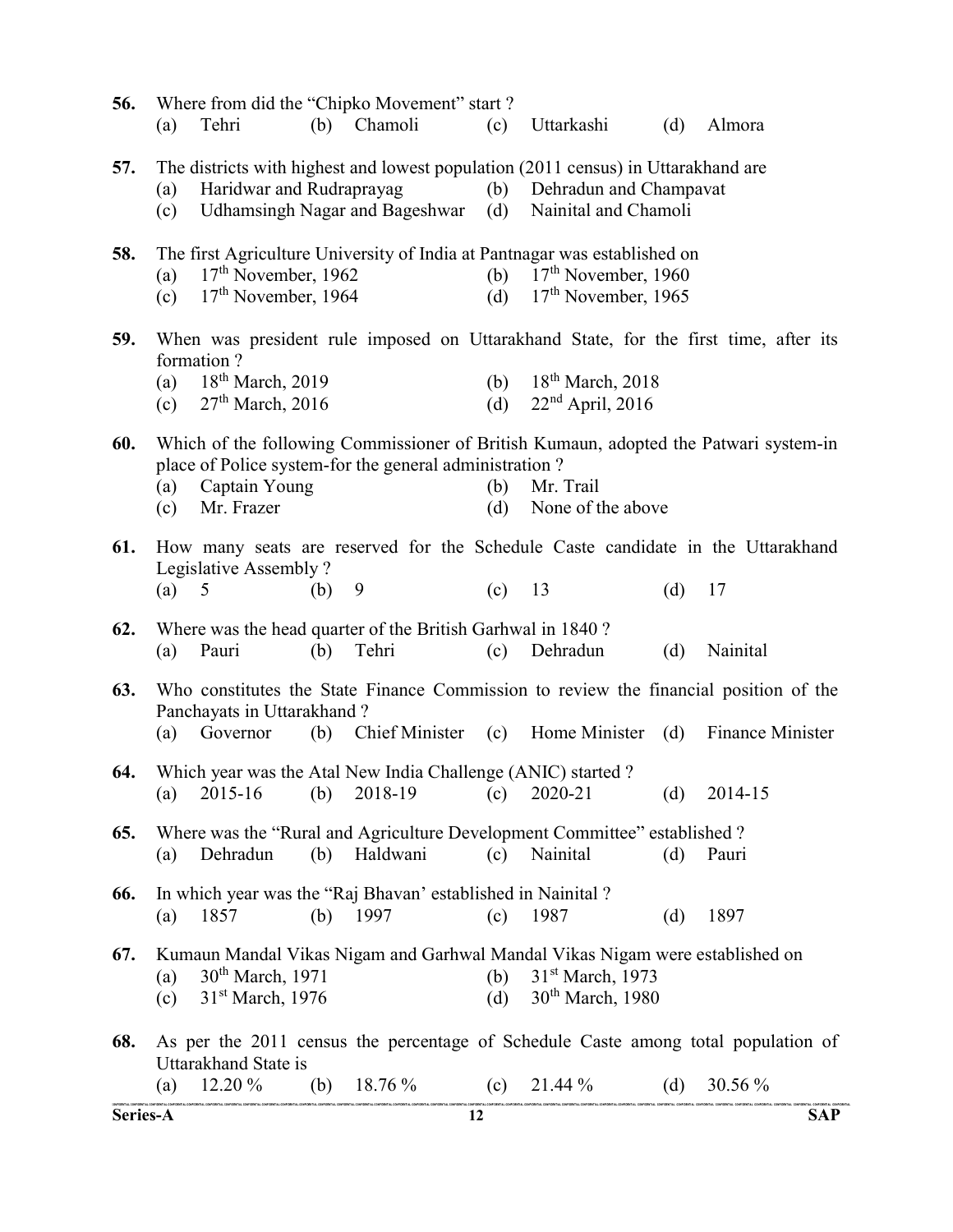| 56. |      | 'चिपको आंदोलन' – कहाँ से शुरु हुआ ? |     |                                                                    |     |                                                                                                    |     |                                                                                                       |
|-----|------|-------------------------------------|-----|--------------------------------------------------------------------|-----|----------------------------------------------------------------------------------------------------|-----|-------------------------------------------------------------------------------------------------------|
|     | (a)  | टिहरी (b) चमोली                     |     |                                                                    |     | (c) उत्तरकाशी    (d)                                                                               |     | अल्मोड़ा                                                                                              |
| 57. |      |                                     |     |                                                                    |     | उत्तराखण्ड में सर्वाधिक एवं न्यूनतम जनसंख्या (2011 जनगणना) वाले जनपद हैं :                         |     |                                                                                                       |
|     | (a)  | हरिद्वार तथा रूद्रप्रयाग            |     |                                                                    |     | (b) देहरादून तथा चंपावत                                                                            |     |                                                                                                       |
|     | (c)  | ऊधमसिंह नगर तथा बागेश्वर            |     |                                                                    |     | (d) नैनीताल तथा चमोली                                                                              |     |                                                                                                       |
| 58. |      |                                     |     | भारत के प्रथम कृषि विश्वविद्यालय की स्थापना पंतनगर में हुई थी :    |     |                                                                                                    |     |                                                                                                       |
|     | (a)  | 17 नवम्बर 1962                      |     |                                                                    |     | (b) 17 नवम्बर 1960                                                                                 |     |                                                                                                       |
|     |      | (c) $17$ नवम्बर 1964                |     |                                                                    |     | (d) 17 नवम्बर 1965                                                                                 |     |                                                                                                       |
| 59. |      |                                     |     |                                                                    |     | उत्तराखण्ड राज्य के अस्तित्व में आने के बाद, प्रथम बार राष्ट्रपति शासन कब लगाया गया था ?           |     |                                                                                                       |
|     | (a)  |                                     |     |                                                                    |     | 18 मार्च 2019 (b) 18 मार्च 2018 (c) 27 मार्च 2016 (d) 22 अप्रैल 2016                               |     |                                                                                                       |
| 60. |      |                                     |     |                                                                    |     |                                                                                                    |     | निम्न में से ब्रिटिश कुमाऊँ के किस कमिश्नर ने, पुलिस व्यवस्था के स्थान पर – सामान्य प्रशासन के लिये – |
|     |      | पटवारी व्यवस्था लागू की थी ?        |     |                                                                    |     |                                                                                                    |     |                                                                                                       |
|     |      | (a) कैप्टन यंग                      |     | (b) श्री ट्रेल                                                     |     | (c) श्री फेज़र               (d)    उपरोक्त में कोई नहीं                                           |     |                                                                                                       |
| 61. |      |                                     |     |                                                                    |     | उत्तराखण्ड की विधानसभा में अनुसूचित जाति के प्रत्याशियों के लिये कितने स्थान आरक्षित रखे गये हैं ? |     |                                                                                                       |
|     | (a)  | 5                                   | (b) | 9                                                                  | (c) | 13                                                                                                 | (d) | 17                                                                                                    |
| 62. |      |                                     |     | ब्रिटिश गढ़वाल का 1840 में मुख्यालय कहाँ था ?                      |     |                                                                                                    |     |                                                                                                       |
|     | (a)  | पौडी में                            |     |                                                                    |     | (b) टिहरी में                 (c)     देहरादून में               (d)     नैनीताल में               |     |                                                                                                       |
| 63. |      |                                     |     |                                                                    |     |                                                                                                    |     | उत्तराखण्ड में पंचायतों की वित्तीय स्थिति का पुनर्विलोकन करने हेतु राज्य वित्त आयोग का गठन कौन करता   |
|     | है ? |                                     |     |                                                                    |     |                                                                                                    |     |                                                                                                       |
|     | (a)  |                                     |     | राज्यपाल (b) मुख्यमंत्री (c) गृहमंत्री                             |     |                                                                                                    | (d) | वित्तमंत्री                                                                                           |
|     |      |                                     |     | 64. 'अटल न्यू इंडिया चैलेन्ज' – किस वर्ष से प्रारम्भ किया गया था ? |     |                                                                                                    |     |                                                                                                       |
|     | (a)  | $2015 - 16$                         |     | (b) $2018-2019$ (c) $2020-21$                                      |     |                                                                                                    |     | (d) $2014-15$                                                                                         |
| 65. |      |                                     |     | "ग्रामीण एवं कृषि विकास समिति" की स्थापना कहाँ की गई थी ?          |     |                                                                                                    |     |                                                                                                       |
|     | (a)  | देहरादून                            |     | (b) हल्द्वानी                                                      | (c) | नैनीताल                                                                                            | (d) | पौड़ी                                                                                                 |
| 66. |      |                                     |     | नैनीताल में राजभवन की स्थापना किस वर्ष में की गई थी ?              |     |                                                                                                    |     |                                                                                                       |
|     | (a)  | 1857                                |     | (b) $1997$                                                         | (c) | 1987                                                                                               | (d) | 1897                                                                                                  |
| 67. |      |                                     |     |                                                                    |     | कुमाऊँ मंडल विकास निगम एवं गढ़वाल मंडल विकास निगम की स्थापना की गई थी :                            |     |                                                                                                       |
|     | (a)  | 30 मार्च 1971 को                    |     |                                                                    |     | (b) 31 मार्च 1973 को                                                                               |     |                                                                                                       |
|     |      | (c) 31 मार्च 1976 को                |     |                                                                    |     | (d) 30 मार्च 1980 को                                                                               |     |                                                                                                       |
| 68. |      |                                     |     |                                                                    |     | 2011 की जनगणना के अनुसार उत्तराखण्ड राज्य की कुल जनसंख्या में, अनुसूचित जाति का प्रतिशत है         |     |                                                                                                       |
|     | (a)  | 12.20%                              | (b) | 18.76%                                                             | (c) | 21.44%                                                                                             | (d) | 30.56%                                                                                                |
|     |      |                                     |     |                                                                    |     |                                                                                                    |     |                                                                                                       |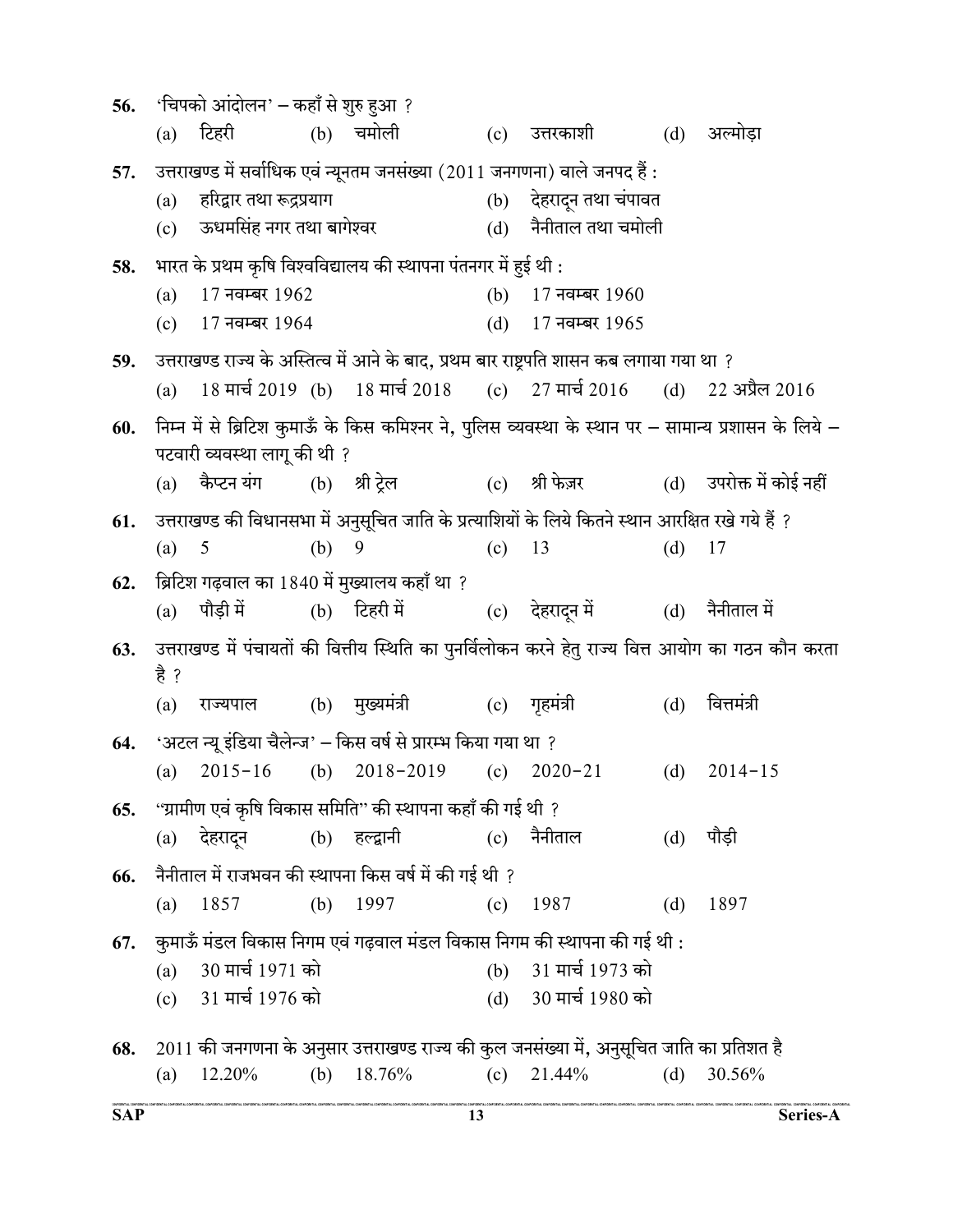| 69. | In which year, for first time, symposium on Environment was proposed at Stockholm? |                         |  |                                                |     |                                                                                   |     |                                                                                     |  |  |  |
|-----|------------------------------------------------------------------------------------|-------------------------|--|------------------------------------------------|-----|-----------------------------------------------------------------------------------|-----|-------------------------------------------------------------------------------------|--|--|--|
|     | (a)                                                                                | 1968                    |  | (b) $1972$                                     | (c) | 1980                                                                              | (d) | 1982                                                                                |  |  |  |
| 70. |                                                                                    |                         |  | The area under forests in Uttarakhand State is |     |                                                                                   |     |                                                                                     |  |  |  |
|     | (a)                                                                                |                         |  | $34651$ sq. km. (b) $30662$ sq. km. (c)        |     | $28462$ sq. km. (d)                                                               |     | 22462 sq. km.                                                                       |  |  |  |
| 71. |                                                                                    |                         |  |                                                |     | Which mineral is mainly found in Jhiroli (Bageshwar) and Chandak (Pithorgarh)?    |     |                                                                                     |  |  |  |
|     | (a)                                                                                | Magnesite               |  | (b) Graphite                                   |     | $(c)$ Gypsum                                                                      | (d) | Dolomite                                                                            |  |  |  |
| 72. |                                                                                    |                         |  |                                                |     | At which place is the Centre for Aromatic Plants (CAP) in Uttarakhand situated?   |     |                                                                                     |  |  |  |
|     | (a)                                                                                |                         |  | Bhagwanpur (b) Rudrapur (c) Kashipur           |     |                                                                                   | (d) | Selaqui                                                                             |  |  |  |
| 73. |                                                                                    |                         |  |                                                |     | As per census-2011, which district of Uttarakhand had the lowest female literacy? |     |                                                                                     |  |  |  |
|     | (a)                                                                                | <b>Udhamsingh Nagar</b> |  |                                                | (b) | Tehri – Garhwal                                                                   |     |                                                                                     |  |  |  |
|     | (c)                                                                                | Uttarkashi              |  |                                                | (d) | Dehradun                                                                          |     |                                                                                     |  |  |  |
| 74. |                                                                                    |                         |  |                                                |     |                                                                                   |     | The Uttarakhand Livelihoods Improvement Project for Himalayas (ULIPH) is managed by |  |  |  |
|     |                                                                                    |                         |  |                                                |     |                                                                                   |     |                                                                                     |  |  |  |

- (a) Uttarakhand Gramya Vikas Samiti (b) District Rural Development Agency (DRDA)
- (c) Parvatiya Vikas Jan Samiti
- (d) None of these
- 75. Match the facts given in List I with locations in List II and find the right answers from codes given below :

| ۰.<br>۰.<br>۰,<br>× |  |
|---------------------|--|
|                     |  |

### $List - II$

- A. Max. Geographical area district 1. Dehradun
- B. Min. Geographical area district 2. Haridwar
- C. Max. population district 3. Uttarkashi
- D. Highest Literacy district 4. Champawat
- Codes :

|     |   | В                           | C | I) |
|-----|---|-----------------------------|---|----|
| (a) | 2 |                             | 3 | 4  |
| (b) |   | 2                           | 3 | 4  |
| (c) | 3 | 4                           | 2 |    |
| (d) | 3 | $\mathcal{D}_{\mathcal{L}}$ | 4 |    |

- 76. Which one of the following items is not included in Primary Sector to estimate Gross State Domestic product of Uttarakhand during the year 2019-20 ?
	- (a) Animal Husbandry (Livestock) (b) Forestry and Logging
		-
	- (c) Mining and Quarrying (d) None of these
- 77. On which date was the "Kisan Protsahan Pension Yojna" initiated by Uttarakhand
	- government ?<br>(a)  $5<sup>th</sup>$  June, 2013
	- (a)  $5^{th}$  June, 2013 (b)  $15^{th}$  August, 2014 (c)  $7^{th}$  April, 2016 (d)  $18^{th}$  May, 2016 (c)  $7^{\text{th}}$  April, 2016 (d)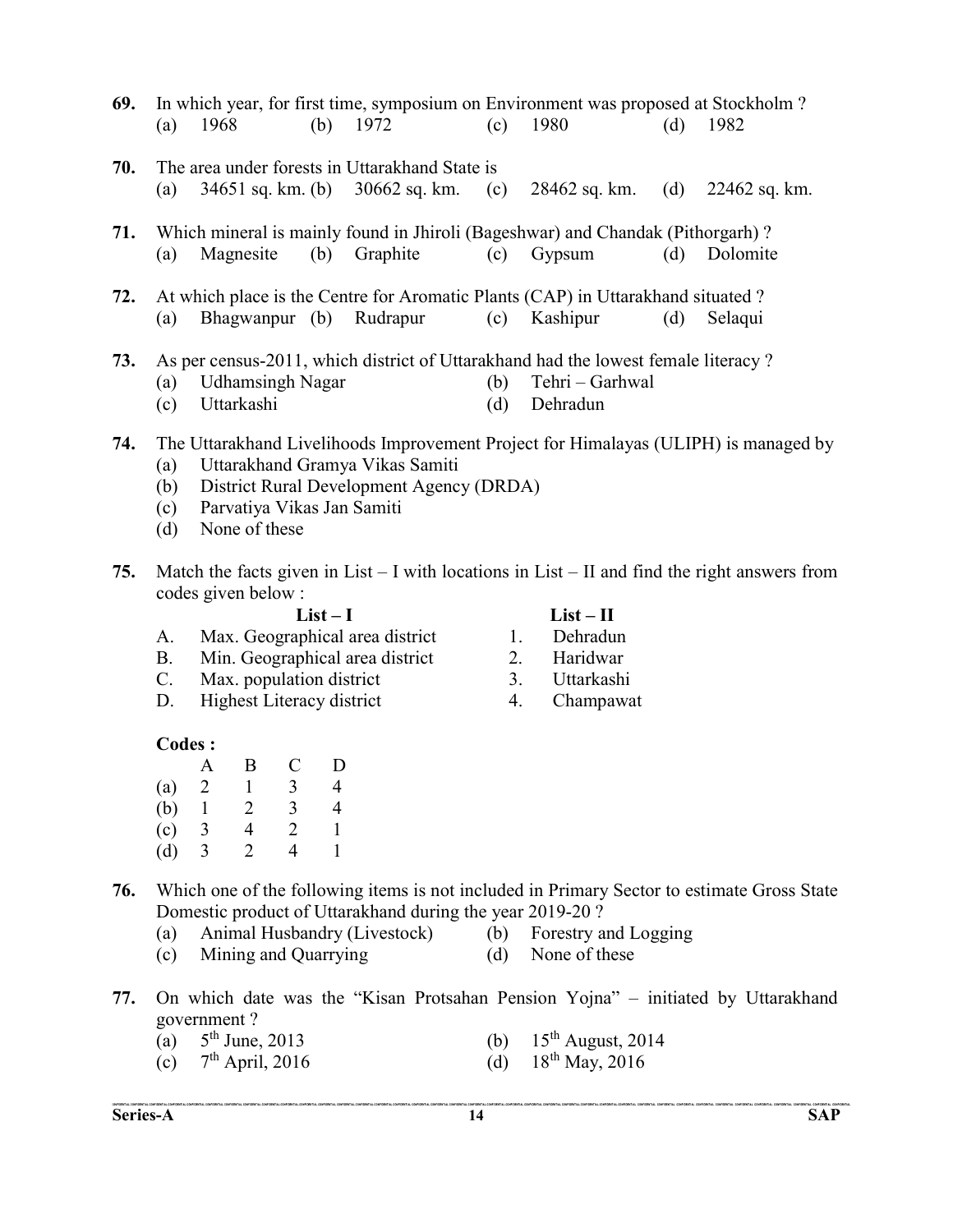| 69.        |           |                                                 |                             |              |                                                     |    |              | स्टॉकहोम में प्रथमबार पर्यावरण पर संगोष्ठी किस वर्ष प्रस्तावित की गई थी ?                |     |                                                                                                             |
|------------|-----------|-------------------------------------------------|-----------------------------|--------------|-----------------------------------------------------|----|--------------|------------------------------------------------------------------------------------------|-----|-------------------------------------------------------------------------------------------------------------|
|            | (a)       | 1968                                            |                             | (b)          | 1972                                                |    | (c)          | 1980                                                                                     | (d) | 1982                                                                                                        |
| 70.        |           |                                                 |                             |              | उत्तराखण्ड राज्य में वनों के अंतर्गत क्षेत्रफल है : |    |              |                                                                                          |     |                                                                                                             |
|            | (a)       |                                                 | 34651 वर्ग कि.मी.           |              |                                                     |    | (b)          | 30662 वर्ग कि.मी.                                                                        |     |                                                                                                             |
|            | (c)       | 28462 वर्ग कि.मी.                               |                             |              |                                                     |    |              | (d) 22462 वर्ग कि.मी.                                                                    |     |                                                                                                             |
| 71.        |           |                                                 |                             |              |                                                     |    |              | झिरोली (बागेश्वर) व चाण्डक (पिथौरागढ़) में कौन सा खनिज मुख्य रूप से पाया जाता है ?       |     |                                                                                                             |
|            | (a)       | मैग्नेसाइट                                      |                             |              | (b) ग्रेफाइट                                        |    |              | (c) जिप्सम                                                                               |     | (d) डोलोमाइट                                                                                                |
| 72.        |           |                                                 |                             |              |                                                     |    |              | सगन्ध पादप केन्द्र (सी.ए.पी.) उत्तराखण्ड में किस स्थान पर स्थित है ?                     |     |                                                                                                             |
|            | (a)       | भगवानपुर                                        |                             |              | (b) रु <u>द्रप</u> ुर                               |    |              | (c) काशीपुर                                                                              | (d) | सेलाकुई                                                                                                     |
| 73.        |           |                                                 |                             |              |                                                     |    |              | जनगणना–2011 के अनुसार उत्तराखण्ड के किस जनपद में महिला साक्षरता न्यूनतम थी ?             |     |                                                                                                             |
|            | (a)       |                                                 |                             |              |                                                     |    |              | ऊधमसिंह नगर (b) टिहरी-गढ़वाल (c) उत्तरकाशी                                               |     | (d) देहरादन                                                                                                 |
| 74.        |           |                                                 |                             |              |                                                     |    |              | हिमालय के लिये उत्तराखण्ड आजीविका सुधार प्रोजेक्ट (यू एल आई पी एच) प्रबंधित किया जाता है |     |                                                                                                             |
|            | (a)       |                                                 |                             |              | उत्तराखण्ड ग्राम्य विकास समिति द्वारा               |    |              |                                                                                          |     |                                                                                                             |
|            | (b)       |                                                 |                             |              | जिला ग्रामीण विकास अभिकरण द्वारा (डी आर डी ए)       |    |              |                                                                                          |     |                                                                                                             |
|            | (c)       |                                                 |                             |              | पर्वतीय विकास जन समिति द्वारा                       |    |              |                                                                                          |     |                                                                                                             |
|            |           | (d) इनमें से कोई नहीं                           |                             |              |                                                     |    |              |                                                                                          |     |                                                                                                             |
| 75.        |           |                                                 |                             |              |                                                     |    |              |                                                                                          |     | सूची-I में दिये गये तथ्यों का मेल सूची-II में दिये स्थानों से कीजिये और नीचे दिये कोड से सही उत्तर बताइये : |
|            |           |                                                 | सूची-I                      |              |                                                     |    | सूची-II      |                                                                                          |     |                                                                                                             |
|            | A.        |                                                 |                             |              | अधिकतम क्षेत्रफल वाला जिला                          | 1. | देहरादून     |                                                                                          |     |                                                                                                             |
|            | <b>B.</b> |                                                 | न्यूनतम क्षेत्रफल वाला जिला |              |                                                     | 2. | हरिद्वार     |                                                                                          |     |                                                                                                             |
|            | C.        |                                                 |                             |              | अधिकतम जनसंख्या वाला जिला                           |    | 3. उत्तरकाशी |                                                                                          |     |                                                                                                             |
|            | D.        |                                                 |                             |              | अधिकतम साक्षरता वाला जिला                           | 4. | चम्पावत      |                                                                                          |     |                                                                                                             |
|            | कूट :     |                                                 |                             |              |                                                     |    |              |                                                                                          |     |                                                                                                             |
|            |           | A                                               | $\mathbf{B}$<br>$\mathbf C$ | D            |                                                     |    |              |                                                                                          |     |                                                                                                             |
|            |           | (a) $2$ 1 3 4<br>(b) $1$ 2 3 4<br>(c) $3$ 4 2 1 |                             |              |                                                     |    |              |                                                                                          |     |                                                                                                             |
|            |           |                                                 |                             |              |                                                     |    |              |                                                                                          |     |                                                                                                             |
|            | (d)       | $\overline{2}$<br>$\overline{3}$                | $\overline{4}$              | $\mathbf{1}$ |                                                     |    |              |                                                                                          |     |                                                                                                             |
| 76.        |           |                                                 |                             |              |                                                     |    |              |                                                                                          |     | निम्नलिखित में से कौन सी मद उत्तराखण्ड राज्य सकल घरेलू उत्पाद के आंकलन में 2019-20 के दौरान                 |
|            |           | प्राथमिक क्षेत्र में सम्मिलित नहीं है ?         |                             |              |                                                     |    |              |                                                                                          |     |                                                                                                             |
|            | (a)       | पशुपालन                                         |                             |              |                                                     |    |              | (b) वानिकी एवं लठ्ठा बनाना                                                               |     |                                                                                                             |
|            | (c)       |                                                 | खनन तथा उत्खनन              |              |                                                     |    |              | (d) इनमें से कोई नहीं                                                                    |     |                                                                                                             |
| 77.        |           |                                                 |                             |              |                                                     |    |              | उत्तराखण्ड सरकार द्वारा किस तिथि से ''किसान प्रोत्साहन पेंशन योजना'' प्रारम्भ की गई ?    |     |                                                                                                             |
|            | (a)       |                                                 |                             |              |                                                     |    |              | 05 जून 2013 (b) 15 अगस्त 2014 (c) 07 अप्रैल 2016 (d) 18 मई 2016                          |     |                                                                                                             |
| <b>SAP</b> |           |                                                 |                             |              |                                                     | 15 |              |                                                                                          |     | Series-A                                                                                                    |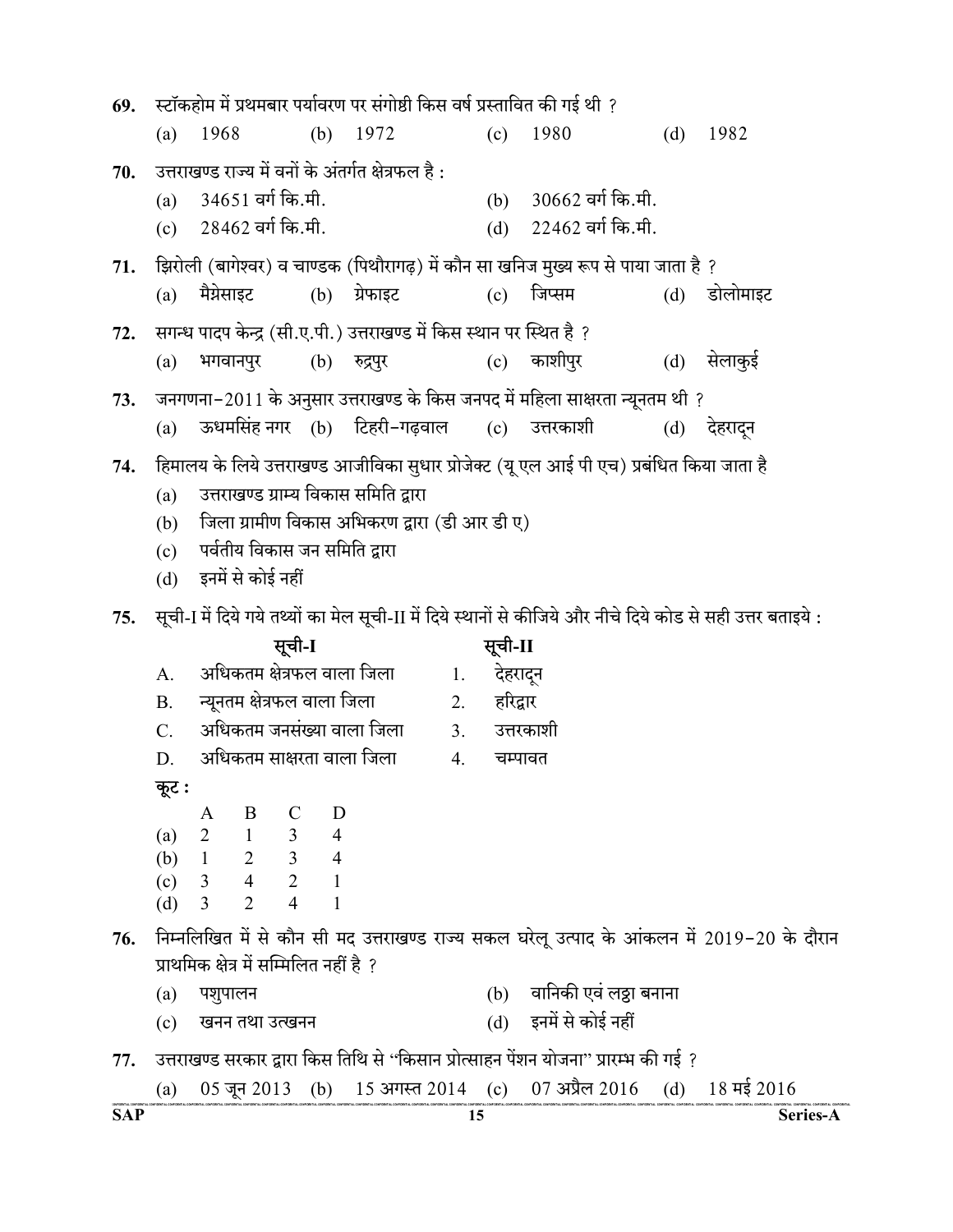| Series-A |                          |                                                                                                        |     |                                                                      | 16         |                                                                        |     | <b>SAP</b>                                                                        |
|----------|--------------------------|--------------------------------------------------------------------------------------------------------|-----|----------------------------------------------------------------------|------------|------------------------------------------------------------------------|-----|-----------------------------------------------------------------------------------|
|          | (a)                      | occur in its endosperm?<br>Eight                                                                       | (b) | Thirty two                                                           |            | (c) Sixty four                                                         | (d) | Twenty four                                                                       |
| 89.      |                          |                                                                                                        |     |                                                                      |            |                                                                        |     | There are sixteen chromosomes in leaf of a gymnosperm. How many chromosomes would |
|          | (c)                      | W.W. Hunter                                                                                            |     |                                                                      | (d)        | Mahatma Gandhi                                                         |     |                                                                                   |
|          | (a)                      | Dr. Radha Krishnan                                                                                     |     |                                                                      | (b)        | D.S. Kothari                                                           |     |                                                                                   |
| 88.      |                          |                                                                                                        |     | Wardha Scheme of Education was proposed by                           |            |                                                                        |     |                                                                                   |
|          | (c)                      |                                                                                                        |     | Mohandas Karam Chand Gandhi                                          | (d)        | None of above                                                          |     |                                                                                   |
|          | (a)                      | Raja Mahendra Pratap                                                                                   |     |                                                                      | (b)        | Lala Hardayal                                                          |     |                                                                                   |
| 87.      |                          |                                                                                                        |     | Who started the famous Newspaper the 'Indian Opinion'?               |            |                                                                        |     |                                                                                   |
|          | (c)                      | Lizards                                                                                                |     |                                                                      | (d)        | Birds and Lizards both                                                 |     |                                                                                   |
|          | (a)                      | Human                                                                                                  |     |                                                                      |            | (b) Birds                                                              |     |                                                                                   |
| 86.      |                          |                                                                                                        |     | The nitrogenous waste-uric acid is excreted out by                   |            |                                                                        |     |                                                                                   |
|          | (a)                      | <b>Bryophytes</b>                                                                                      | (b) | Lichens                                                              | (c)        | Ferns                                                                  | (d) | Algae                                                                             |
| 85.      |                          |                                                                                                        |     |                                                                      |            | Which of the follwings is best indicator of Sulphur dioxide pollution? |     |                                                                                   |
| 84.      | (a)<br>(b)<br>(c)<br>(d) | A diode can be used to<br>amplify electrical signal<br>produce electrical signal<br>produce gamma rays |     | convert alternating current to direct current                        |            |                                                                        |     |                                                                                   |
|          |                          |                                                                                                        |     |                                                                      |            |                                                                        |     |                                                                                   |
| 83.      | (a)                      | Unix                                                                                                   | (b) | Which of the followings is not an Operating System?<br>Linux         | (c)        | Java                                                                   | (d) | Windows-11                                                                        |
|          |                          |                                                                                                        |     |                                                                      |            |                                                                        |     |                                                                                   |
|          | (a)<br>(c)               | Acetaldehyde<br>Hydrochloric Acid                                                                      |     |                                                                      | (b)<br>(d) | Formaldehyde<br>Dichloromethane                                        |     |                                                                                   |
| 82.      |                          |                                                                                                        |     | Which of the following is not a volatile organic compound?           |            |                                                                        |     |                                                                                   |
|          | (a)                      | Ravi                                                                                                   | (b) | Dolly                                                                | (c)        | Gauri                                                                  | (d) | Sharda                                                                            |
| 81.      |                          | Name of the first transgenic animal is                                                                 |     |                                                                      |            |                                                                        |     |                                                                                   |
| 80.      | (a)                      | Refraction                                                                                             | (b) | Due to which of the following, sky appears to be blue?<br>Reflection | (c)        | Diffraction                                                            | (d) | Scattering                                                                        |
|          |                          |                                                                                                        |     |                                                                      |            |                                                                        |     |                                                                                   |
|          | (a)<br>(c)               | Vapour pressure<br>Surface tension                                                                     |     |                                                                      | (b)<br>(d) | Viscosity<br>Osmotic pressure                                          |     |                                                                                   |
| 79.      |                          | Isotonic solutions have identical                                                                      |     |                                                                      |            |                                                                        |     |                                                                                   |
|          | (c)                      | Ectohormones                                                                                           |     |                                                                      | (d)        | None of the above                                                      |     |                                                                                   |
|          | (a)                      | Growth hormones                                                                                        |     |                                                                      | (b)        | Endohormones                                                           |     |                                                                                   |
| 78.      |                          | Pheromones are example of                                                                              |     |                                                                      |            |                                                                        |     |                                                                                   |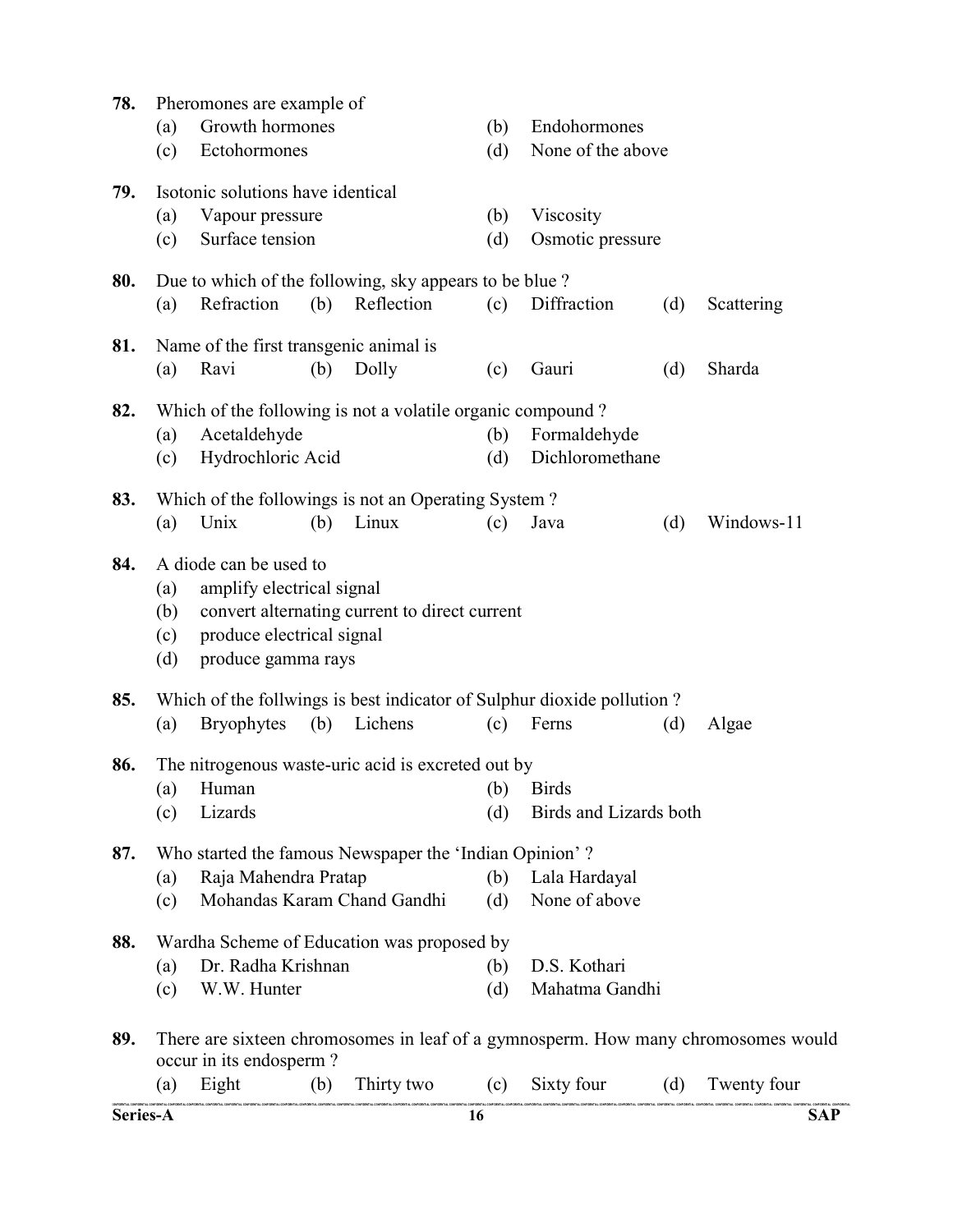| 78.        |     | फीरोमोन्स उदाहरण हैं :                  |     |                                                                            |     |                                                                                                |     |                                                  |
|------------|-----|-----------------------------------------|-----|----------------------------------------------------------------------------|-----|------------------------------------------------------------------------------------------------|-----|--------------------------------------------------|
|            |     |                                         |     |                                                                            |     | (a) वृद्धि हॉर्मोन्स के (b) अन्त: हॉर्मोन्स के (c) बाह्य हॉर्मोन्स के (d) उपरोक्त में कोई नहीं |     |                                                  |
| 79.        |     | आइसोटोनिक घोलों में समान होते हैं, उनके |     |                                                                            |     |                                                                                                |     |                                                  |
|            | (a) | वाष्प-दाब                               |     | (b) श्यानता                                                                |     | (c) पृष्ठ तनाव                                                                                 | (d) | परासरण दाब                                       |
| 80.        |     |                                         |     | निम्न में से किस के कारण, आसमान नीला दिखाई पड़ता है ?                      |     |                                                                                                |     |                                                  |
|            | (a) | अपवर्तन                                 |     | (b) परावर्तन                                                               | (c) | विवर्तन                                                                                        | (d) | प्रकीर्णन                                        |
| 81.        |     | प्रथम ट्रांसजैनिक जन्तु का नाम है :     |     |                                                                            |     |                                                                                                |     |                                                  |
|            | (a) | रवि                                     |     | $(b)$ डॉली                                                                 | (c) | गौरी                                                                                           | (d) | शारदा                                            |
| 82.        |     |                                         |     | निम्नलिखित में से कौन एक वाष्पशील कार्बनिक यौगिक नहीं है ?                 |     |                                                                                                |     |                                                  |
|            | (a) |                                         |     |                                                                            |     | एसीटल्डीहाइड (b) फार्मल्डीहाइड  (c) हाइड्रोक्लोरिक अम्ल (d) डाइक्लोरोमीथेन                     |     |                                                  |
| 83.        |     |                                         |     | निम्नलिखित में से कौन एक ऑपरेटिंग सिस्टम नहीं हैं ?                        |     |                                                                                                |     |                                                  |
|            | (a) | यूनिक्स                                 |     | $(b)$ लिनक्स                                                               | (c) | जावा                                                                                           | (d) | विंडोज- $11$                                     |
| 84.        |     | डायोड का उपयोग किया जा सकता है :        |     |                                                                            |     |                                                                                                |     |                                                  |
|            | (a) | विद्युत संकेत के परिवर्धन के लिए        |     |                                                                            | (b) |                                                                                                |     | प्रत्यावर्ती धारा को एकदिश धारा में बदलने के लिए |
|            | (c) | विद्युत संकेत उत्पन्न करने के लिए       |     |                                                                            | (d) | गामा किरणों को उत्पन्न करने के लिए                                                             |     |                                                  |
| 85.        |     |                                         |     | निम्नलिखित में से कौन सल्फर डाइऑक्साइड प्रदूषण का सर्वोत्तम सूचक हैं ?     |     |                                                                                                |     |                                                  |
|            | (a) | ब्रायोफाइट्स                            |     | (b) शैवाक (लाइकेन्स) (c) फर्न्स                                            |     |                                                                                                | (d) | शैवाल                                            |
| 86.        |     |                                         |     | यूरिक अम्ल नामक नत्रजनीय अपशिष्ट उत्सर्जित किया जाता है                    |     |                                                                                                |     |                                                  |
|            | (a) | मानव द्वारा                             |     | (b) पक्षियों द्वारा                                                        |     |                                                                                                |     |                                                  |
|            | (c) | छिपकलियों द्वारा                        |     |                                                                            | (d) | पक्षी तथा छिपकली दोनों के द्वारा                                                               |     |                                                  |
| 87.        |     |                                         |     | प्रसिद्ध समाचार पत्र 'इण्डियन ओपिनीयन' किसके द्वारा प्रारम्भ किया गया था ? |     |                                                                                                |     |                                                  |
|            | (a) | राजा महेन्द्र प्रताप                    |     |                                                                            | (b) | लाला हरदयाल                                                                                    |     |                                                  |
|            | (c) | मोहनदास करमचन्द गाँधी                   |     |                                                                            |     | (d) उपर्युक्त में से कोई नहीं                                                                  |     |                                                  |
| 88.        |     |                                         |     | शिक्षा की वर्धा योजना किसके द्वारा प्रस्तावित थी ?                         |     |                                                                                                |     |                                                  |
|            | (a) |                                         |     |                                                                            |     | डॉ. राधाकृष्णन (b) डी.एस. कोठारी (c) डब्ल्यू.डब्ल्यू. हण्टर (d) महात्मा गाँधी                  |     |                                                  |
| 89.        |     |                                         |     |                                                                            |     | एक अनावृतबीजी की पत्ती में सोलह गुणसूत्र हैं। इसके भ्रूणपोष में कितने गुणसूत्र होंगे ?         |     |                                                  |
|            | (a) | आठ                                      | (b) | बत्तीस                                                                     | (c) | चौंसठ                                                                                          | (d) | चौबीस                                            |
| <b>SAP</b> |     |                                         |     | 17                                                                         |     |                                                                                                |     | Series-A                                         |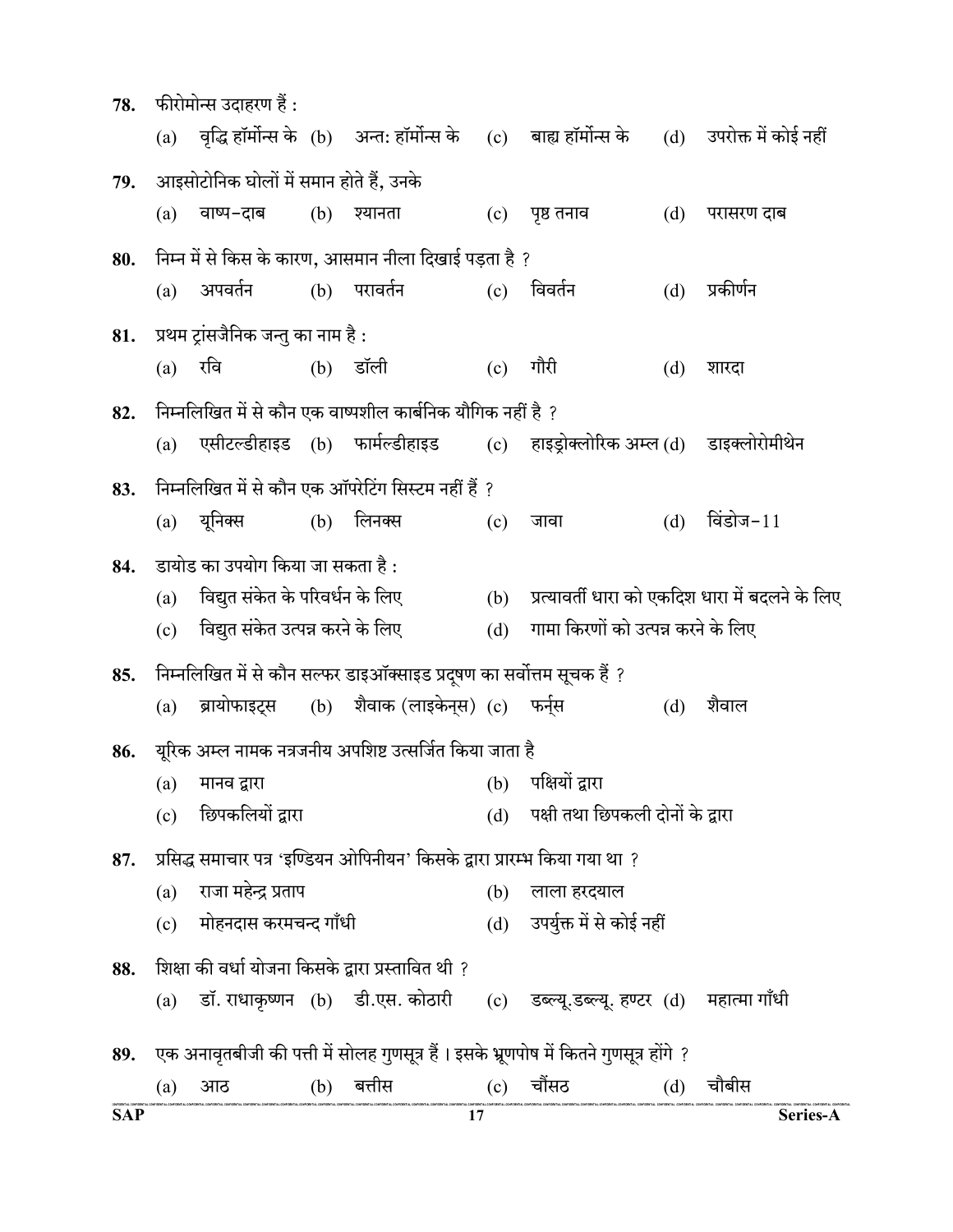| 90. |            | National Congress?                                                       |            | Who was the biographer of A.O. Hume and who later became the President of Indian      |  |  |  |  |  |  |
|-----|------------|--------------------------------------------------------------------------|------------|---------------------------------------------------------------------------------------|--|--|--|--|--|--|
|     | (a)        | H.S. Olcott                                                              | (b)        | A.C. Banerjee                                                                         |  |  |  |  |  |  |
|     | (c)        | Subramania Iyer                                                          | (d)        | William Wedderburn                                                                    |  |  |  |  |  |  |
| 91. |            | To which movement was 'Teenkathiya Contract' related ?                   |            |                                                                                       |  |  |  |  |  |  |
|     | (a)        | Champaran Satyagraha                                                     | (b)        | Non-Cooperation Movement                                                              |  |  |  |  |  |  |
|     | (c)        | Quit India Movement                                                      | (d)        | Salt Satyagraha                                                                       |  |  |  |  |  |  |
| 92. |            | What was the theme of 16 <sup>th</sup> Pravasi Bharatiya Divas?          |            |                                                                                       |  |  |  |  |  |  |
|     | (a)        | Contributing to Aatmanirbhar Bharat                                      |            |                                                                                       |  |  |  |  |  |  |
|     | (b)        | Apna Bharat, Apna Gaurav                                                 |            |                                                                                       |  |  |  |  |  |  |
|     | (c)<br>(d) | Stand up India, Start up India<br>None of the above                      |            |                                                                                       |  |  |  |  |  |  |
| 93. |            | Who is the recipient of Sahitya Academic Award for Hindi Poetry in 2020? |            |                                                                                       |  |  |  |  |  |  |
|     | (a)        | Anamika                                                                  | (b)        | <b>Ramesh Kuntal Megh</b>                                                             |  |  |  |  |  |  |
|     | (c)        | Chitra Mudgal                                                            | (d)        | Nand Kishore Acharya                                                                  |  |  |  |  |  |  |
| 94. |            | Who is presently the Lieutenant Governor of Delhi?                       |            |                                                                                       |  |  |  |  |  |  |
|     | (a)        | Kiran Bedi<br>Tejendra Khanna (c)<br>(b)                                 |            | Najeeb Jung<br>(d)<br>Anil Baijal                                                     |  |  |  |  |  |  |
| 95. |            | Who has been appointed as the new president of FICCI for 2020-2021?      |            |                                                                                       |  |  |  |  |  |  |
|     | (a)        | Sangita Reddy(b) Udday Shankar (c) Vijay Gokhle                          |            | (d)<br>Aditya Birla                                                                   |  |  |  |  |  |  |
| 96. |            |                                                                          |            | Which of the following players has won Gold Medal in Athletics in Tokyo Paralympics ? |  |  |  |  |  |  |
|     | (a)        | Pramod Bhagat                                                            | (b)        | Sumit Antil                                                                           |  |  |  |  |  |  |
|     | (c)        | Manish Narwal                                                            | (d)        | Krishna Nagar                                                                         |  |  |  |  |  |  |
| 97. |            | 108 <sup>th</sup> Indian Science Congress will be hosted in 2022, at     |            |                                                                                       |  |  |  |  |  |  |
|     | (a)        | Gandhinagar (b)<br>Silchar                                               | (c)        | New Delhi<br>(d)<br>Pune                                                              |  |  |  |  |  |  |
| 98. |            | To which Country are the winners of Nobel Peace Prize 2021 related?      |            |                                                                                       |  |  |  |  |  |  |
|     | (a)        | Egypt and Australia                                                      | (b)        | Malaysia and Italy                                                                    |  |  |  |  |  |  |
|     | (c)        | Philippines and Russia                                                   | (d)        | Germany and Japan                                                                     |  |  |  |  |  |  |
| 99. |            |                                                                          |            | Who is the fifth winner of the 'High Commissioner for a Day' contest organized to     |  |  |  |  |  |  |
|     |            | celebrate International Girl Child Day?                                  |            |                                                                                       |  |  |  |  |  |  |
|     | (a)<br>(c) | Sanjana Kumari<br>Chaitanya Venkateswaran                                | (b)<br>(d) | Rudrali Patil<br>Aditi Maheshwari                                                     |  |  |  |  |  |  |
|     |            |                                                                          |            |                                                                                       |  |  |  |  |  |  |
|     |            | 100. Who was regarded as the father of Electric telegraph in India?      |            |                                                                                       |  |  |  |  |  |  |
|     | (a)        | Lord Canning                                                             | (b)        | William Bentinck                                                                      |  |  |  |  |  |  |
|     | (c)        | Lord Dalhousie                                                           | (d)        | None of above                                                                         |  |  |  |  |  |  |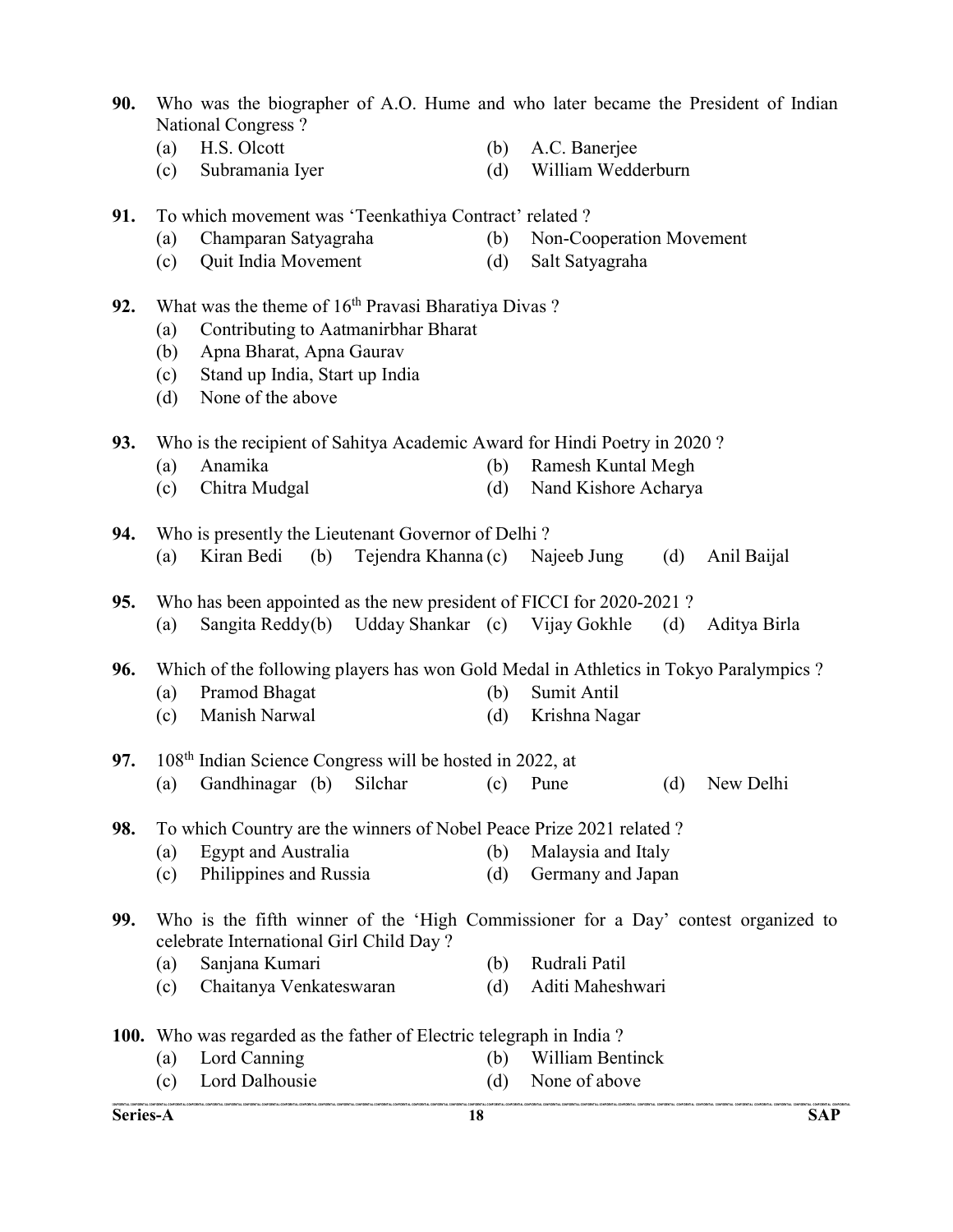| 90. |                                                                                    |                                             |  |                                                                |     | ए.ओ. ह्यूम का वह जीवनी लेखक कौन था जो बाद में इण्डियन नेशनल काँग्रेस का अध्यक्ष बना ?      |  |                                                                                                   |  |  |
|-----|------------------------------------------------------------------------------------|---------------------------------------------|--|----------------------------------------------------------------|-----|--------------------------------------------------------------------------------------------|--|---------------------------------------------------------------------------------------------------|--|--|
|     | (a)                                                                                | एच.एस. ऑलकॉट                                |  |                                                                | (b) | ए.सी. बनर्जी                                                                               |  |                                                                                                   |  |  |
|     | (c)                                                                                | सुब्रामनिया अय्यर                           |  |                                                                | (d) | विलियम वैडरबर्न                                                                            |  |                                                                                                   |  |  |
| 91. |                                                                                    |                                             |  | 'तीनकठिया अनुबन्ध' किस आन्दोलन से सम्बन्धित था ?               |     |                                                                                            |  |                                                                                                   |  |  |
|     | (a)                                                                                | चम्पारण सत्याग्रह                           |  |                                                                | (b) | असहयोग आन्दोलन                                                                             |  |                                                                                                   |  |  |
|     | (c)                                                                                | भारत छोड़ो आन्दोलन                          |  |                                                                | (d) | नमक सत्याग्रह                                                                              |  |                                                                                                   |  |  |
| 92. |                                                                                    | 16वें प्रवासी भारतीय दिवस की थीम क्या थी ?  |  |                                                                |     |                                                                                            |  |                                                                                                   |  |  |
|     | (a)                                                                                | आत्मनिर्भर भारत में योगदान                  |  |                                                                |     | (b) अपना भारत, अपना गौरव                                                                   |  |                                                                                                   |  |  |
|     | (c)                                                                                | स्टैंड अप इंडिया, स्टार्ट अप इंडिया         |  |                                                                | (d) | उपरोक्त में से कोई नहीं                                                                    |  |                                                                                                   |  |  |
| 93. | सन् 2020 में हिन्दी कविता के लिए साहित्य अकादमी पुरस्कार के प्राप्तकर्ता कौन हैं ? |                                             |  |                                                                |     |                                                                                            |  |                                                                                                   |  |  |
|     | (a)                                                                                | अनामिका                                     |  |                                                                |     | (b) रमेश कुंतल मेघ      (c)     चित्रा मुद्गल                                              |  | (d) नन्द किशोर आचार्य                                                                             |  |  |
| 94. |                                                                                    | वर्तमान में, दिल्ली का उप–राज्यपाल कौन है ? |  |                                                                |     |                                                                                            |  |                                                                                                   |  |  |
|     | (a)                                                                                | किरण बेदी         (b)     तेजेन्द्र खन्ना   |  |                                                                |     | (c) नजीब जंग                                                                               |  | (d) अनिल बैजल                                                                                     |  |  |
| 95. |                                                                                    |                                             |  |                                                                |     | सन् 2020–21 के लिए फिक्की (FICCI) का नया अध्यक्ष किसे नियुक्त किया गया है ?                |  |                                                                                                   |  |  |
|     | (a)                                                                                | संगीता रेड्डी                               |  | (b) उदय शंकर                                                   |     | (c) विजय गोखले                                                                             |  | (d) आदित्य बिड़ला                                                                                 |  |  |
| 96. |                                                                                    |                                             |  |                                                                |     | निम्नलिखित में से कौन से खिलाड़ी ने टोक्यो पैरालंपिक्स में एथलेटिक्स में स्वर्ण पदक जीता ? |  |                                                                                                   |  |  |
|     | (a)                                                                                | प्रमोद भगत                                  |  | (b) सुमित अंतिल                                                |     | (c) मनीष नरवाल                                                                             |  | (d) कृष्णा नागर                                                                                   |  |  |
| 97. |                                                                                    |                                             |  | $108$ वें भारतीय विज्ञान कांग्रेस का आयोजन 2022 में होगा       |     |                                                                                            |  |                                                                                                   |  |  |
|     | (a)                                                                                | गाँधीनगर में                                |  | (b) सिल्चर में                                                 | (c) | ्पूणे में                                                                                  |  | (d) नई दिल्ली में                                                                                 |  |  |
| 98. |                                                                                    |                                             |  | नोबेल शांति पुरस्कार 2021 के विजेता किस देश से सम्बन्धित हैं ? |     |                                                                                            |  |                                                                                                   |  |  |
|     | (a)                                                                                | मिस्र और ऑस्ट्रेलिया से                     |  |                                                                |     | (b) मलेशिया और इटली से                                                                     |  |                                                                                                   |  |  |
|     | (c)                                                                                | फिलीपींस और रूस से                          |  |                                                                |     | (d) जर्मनी और जापान से                                                                     |  |                                                                                                   |  |  |
| 99. |                                                                                    |                                             |  |                                                                |     |                                                                                            |  | अंतर्राष्ट्रीय बालिका दिवस मनाने के लिए आयोजित 'एक दिन के लिए उच्च आयुक्त' प्रतियोगिता की पाँचवीं |  |  |
|     |                                                                                    | विजेता कौन है ?                             |  |                                                                |     |                                                                                            |  |                                                                                                   |  |  |
|     | (a)                                                                                |                                             |  |                                                                |     | संजना कुमारी (b) रुद्राली पाटिल     (c)  चैतन्या वेंकेटश्वरन   (d)   अदिति माहेश्वरी       |  |                                                                                                   |  |  |
|     |                                                                                    |                                             |  | 100. भारत में विद्युत तार का जनक किसे माना गया था ?            |     |                                                                                            |  |                                                                                                   |  |  |
|     | (a)                                                                                |                                             |  |                                                                |     | लॉर्ड कैनिंग        (b)    विलियम बैन्टिंक       (c)     लॉर्ड डलहौजी                      |  | (d) उपर्युक्त में से कोई नहीं                                                                     |  |  |
|     |                                                                                    |                                             |  |                                                                |     |                                                                                            |  |                                                                                                   |  |  |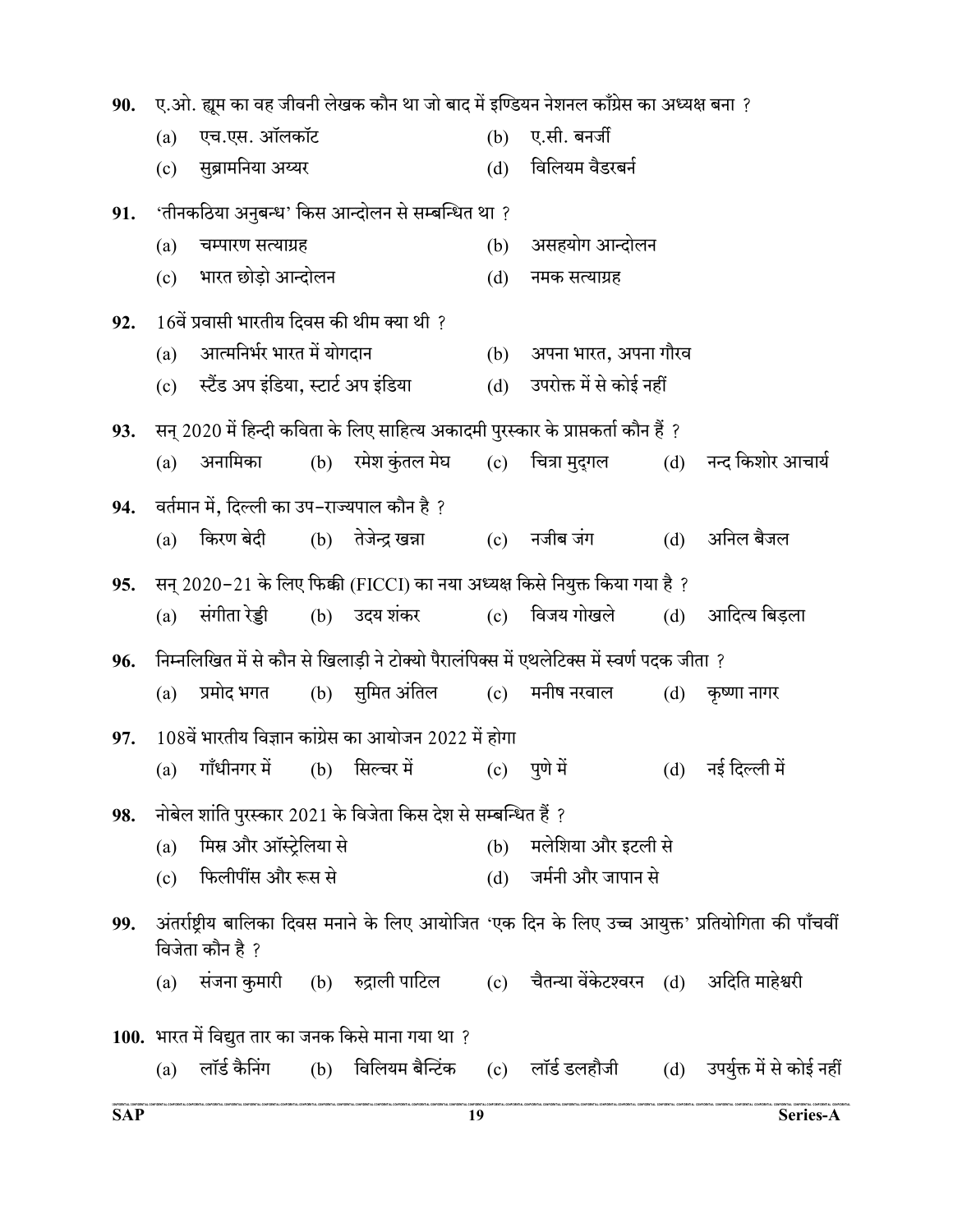### $PART-2$

## GENERAL APTITUDE TEST

| number? |                                                                                                 |     |                                                                                           |         |                                                                                                                            |     | 101. Which of the number given in options has the property that sum of its divisors is twice the         |
|---------|-------------------------------------------------------------------------------------------------|-----|-------------------------------------------------------------------------------------------|---------|----------------------------------------------------------------------------------------------------------------------------|-----|----------------------------------------------------------------------------------------------------------|
| (a)     | 12                                                                                              | (b) | 24                                                                                        | (c)     | 48                                                                                                                         | (d) | 28                                                                                                       |
| (a)     | 115                                                                                             | (b) | 102. Choose the odd one from the given alternatives :<br>196                              | (c)     | 135                                                                                                                        | (d) | 164                                                                                                      |
| (a)     | 7                                                                                               | (b) | 6                                                                                         | (c)     | 103. What could be the maximum number of Mondays in the month of October?<br>5                                             | (d) | 4                                                                                                        |
| (a)     | $40 - 28 - 2 - 6 - 22$<br>(c) $40 - 36 - 2 - 6 - 22$                                            |     |                                                                                           |         | 104. If DEAR is coded as $8 - 10 - 2 - 36$ , how will you code TRACK ?<br>(b) $40-36-2-4-22$<br>(d) $40 - 36 - 2 - 8 - 22$ |     |                                                                                                          |
| (a)     | Sunday                                                                                          | (b) | Monday                                                                                    | (c)     | 105. If it was Monday on January 15 <sup>th</sup> 1989, what day it would had been on January 20, 1990?<br>Tuesday         | (d) | Wednesday                                                                                                |
| (a)     | <b>SUITER</b>                                                                                   |     | $(b)$ VIOUER                                                                              |         | 106. If 'SUMMER' is coded as 'RUNNER', how will you code 'WINTER' ?<br>(c) WALKER                                          | (d) | <b>SUFFER</b>                                                                                            |
| $(a)$ A | C, then who is the uncle of $G$ ?                                                               | (b) | $\mathcal{C}$                                                                             | $(c)$ F |                                                                                                                            | (d) | 107. If F is the brother of A, C is the daughter of A, K is the sister of F and G is the brother of<br>K |
|         | 5:36::6:?                                                                                       |     |                                                                                           |         | <b>108.</b> Find the missing number $(?)$ if both sides of :: having same relationship                                     |     |                                                                                                          |
| (a)     | 48                                                                                              | (b) | 49                                                                                        | (c)     | 50                                                                                                                         | (d) | 56                                                                                                       |
|         |                                                                                                 |     | Copper, Zinc, Brass, Aluminum, Iron                                                       |         | 109. Choose a word from given group which is least likely the other words in the group:                                    |     |                                                                                                          |
| (a)     | Zinc                                                                                            | (b) | Copper                                                                                    | (c)     | <b>Brass</b>                                                                                                               | (d) | Iron                                                                                                     |
|         |                                                                                                 |     | 110. If $\frac{a}{3} = \frac{b}{4} = \frac{c}{7}$ , find the value of $\frac{a+b+c}{c}$ . |         |                                                                                                                            |     |                                                                                                          |
| (a)     | 7                                                                                               | (b) | $\overline{2}$                                                                            | (c)     | 1/2                                                                                                                        | (d) | 1/7                                                                                                      |
|         | 111. Find the missing number (?)<br>$4 * 2 = 16$<br>$5 * 3 = 243$<br>$6 * 1 = 1$<br>$4 * 5 = ?$ |     |                                                                                           |         |                                                                                                                            |     |                                                                                                          |
| (a)     | 20                                                                                              | (b) | 256                                                                                       | (c)     | 625                                                                                                                        | (d) | 1024                                                                                                     |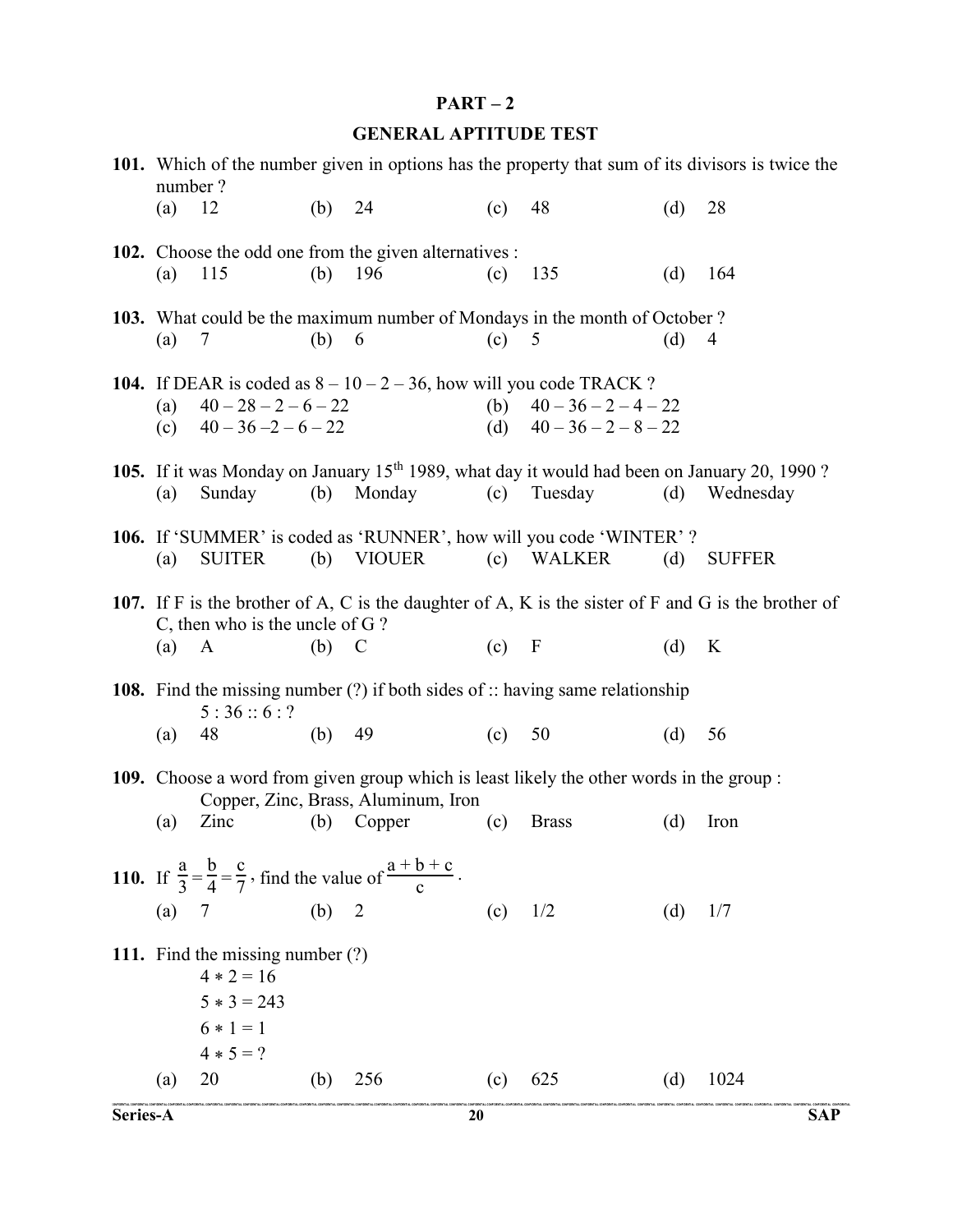# भाग $-2$ सामान्य बुद्धि परीक्षण

|          |                                                      |          |                                                                                                 |         | 101.  दिये विकल्पों में कौन सी संख्या में यह गुण है कि इसके विभाजकों का योग संख्या का दुगना है ? |     |                                                                                      |
|----------|------------------------------------------------------|----------|-------------------------------------------------------------------------------------------------|---------|--------------------------------------------------------------------------------------------------|-----|--------------------------------------------------------------------------------------|
| (a) $12$ |                                                      | (b) $24$ |                                                                                                 | (c)     | 48                                                                                               | (d) | 28                                                                                   |
|          | 102. दिये गये विकल्पों में से विषम चुनिये :          |          |                                                                                                 |         |                                                                                                  |     |                                                                                      |
|          | (a) $115$                                            | (b)      | 196                                                                                             | (c)     | 135                                                                                              | (d) | 164                                                                                  |
|          |                                                      |          | 103. अक्टूबर माह में सोमवारों की महत्तम संख्या क्या हो सकती है ?                                |         |                                                                                                  |     |                                                                                      |
| (a)      | 7                                                    | (b) 6    |                                                                                                 | (c) 5   |                                                                                                  | (d) | $\overline{4}$                                                                       |
|          |                                                      |          |                                                                                                 |         | 104. यदि DEAR को $8 - 10 - 2 - 36$ से कूट किया जाता है, TRACK को आप कैसे कूट करेंगे ?            |     |                                                                                      |
| (a)      | $40 - 28 - 2 - 6 - 22$                               |          |                                                                                                 |         | (b) $40 - 36 - 2 - 4 - 22$                                                                       |     |                                                                                      |
|          | (c) $40 - 36 - 2 - 6 - 22$                           |          |                                                                                                 |         | (d) $40 - 36 - 2 - 8 - 22$                                                                       |     |                                                                                      |
|          |                                                      |          |                                                                                                 |         | 105. यदि 15 जनवरी, 1989 को सोमवार था, तब 20 जनवरी, 1990 को कौन सा दिन रहा होगा ?                 |     |                                                                                      |
|          | (a) रविवार                                           |          | (b) सोमवार                                                                                      |         | $(c)$ मंगलवार                                                                                    |     | $(d)$ बुधवार                                                                         |
|          |                                                      |          |                                                                                                 |         | 106. यदि 'SUMMER' को 'RUNNER' से कूट किया जाता है, तो आप 'WINTER' को कैसे कूट करेंगे ?           |     |                                                                                      |
| (a)      | <b>SUITER</b>                                        |          | (b) VIOUER                                                                                      |         | (c) WALKER                                                                                       | (d) | <b>SUFFER</b>                                                                        |
|          |                                                      |          |                                                                                                 |         |                                                                                                  |     | 107. यदि F, A का भाई है, C, A की बेटी है, K, F की बहन है तथा G, C का भाई है, तो G का |
|          | चाचा/मामा/मौसा/फूफा कौन है ?                         |          |                                                                                                 |         |                                                                                                  |     |                                                                                      |
| $(a)$ A  |                                                      | $(b)$ C  |                                                                                                 | $(c)$ F |                                                                                                  | (d) | K                                                                                    |
|          |                                                      |          |                                                                                                 |         | 108. लुप्त संख्या (?) ज्ञात कीजिये यदि :: के दोनों तरफ की संख्याओं में एक जैसा सम्बन्ध हो        |     |                                                                                      |
|          | 5:36::6:?                                            |          |                                                                                                 |         |                                                                                                  |     |                                                                                      |
| (a)      | 48                                                   | (b)      | 49                                                                                              | (c)     | 50                                                                                               | (d) | 56                                                                                   |
|          |                                                      |          | 109. दिये समूह के शब्दों से वह शब्द चुनिये जो अन्य शब्दों से किसी अर्थ में भिन्न है :           |         |                                                                                                  |     |                                                                                      |
|          | ताँबा, जिंक, पीतल, एल्यूमीनियम, लोहा                 |          |                                                                                                 |         |                                                                                                  |     |                                                                                      |
| (a)      | जिंक                                                 |          | $(b)$ ताँबा                                                                                     | (c)     | पीतल                                                                                             | (d) | लोहा                                                                                 |
|          |                                                      |          | 110. यदि $\frac{a}{3} = \frac{b}{4} = \frac{c}{7}$ , तो $\frac{a+b+c}{c}$ का मान ज्ञात कीजिये । |         |                                                                                                  |     |                                                                                      |
| (a)      | 7                                                    | (b)      | $\overline{2}$                                                                                  | (c)     | 1/2                                                                                              | (d) | 1/7                                                                                  |
|          |                                                      |          |                                                                                                 |         |                                                                                                  |     |                                                                                      |
|          | 111. लुप्त संख्या (?) ज्ञात कीजिये :<br>$4 * 2 = 16$ |          |                                                                                                 |         |                                                                                                  |     |                                                                                      |
|          | $5 * 3 = 243$                                        |          |                                                                                                 |         |                                                                                                  |     |                                                                                      |
|          | $6 * 1 = 1$                                          |          |                                                                                                 |         |                                                                                                  |     |                                                                                      |
|          | $4 * 5 = ?$                                          |          |                                                                                                 |         |                                                                                                  |     |                                                                                      |
| (a)      | 20                                                   | (b)      | 256                                                                                             | (c)     | 625                                                                                              | (d) | 1024                                                                                 |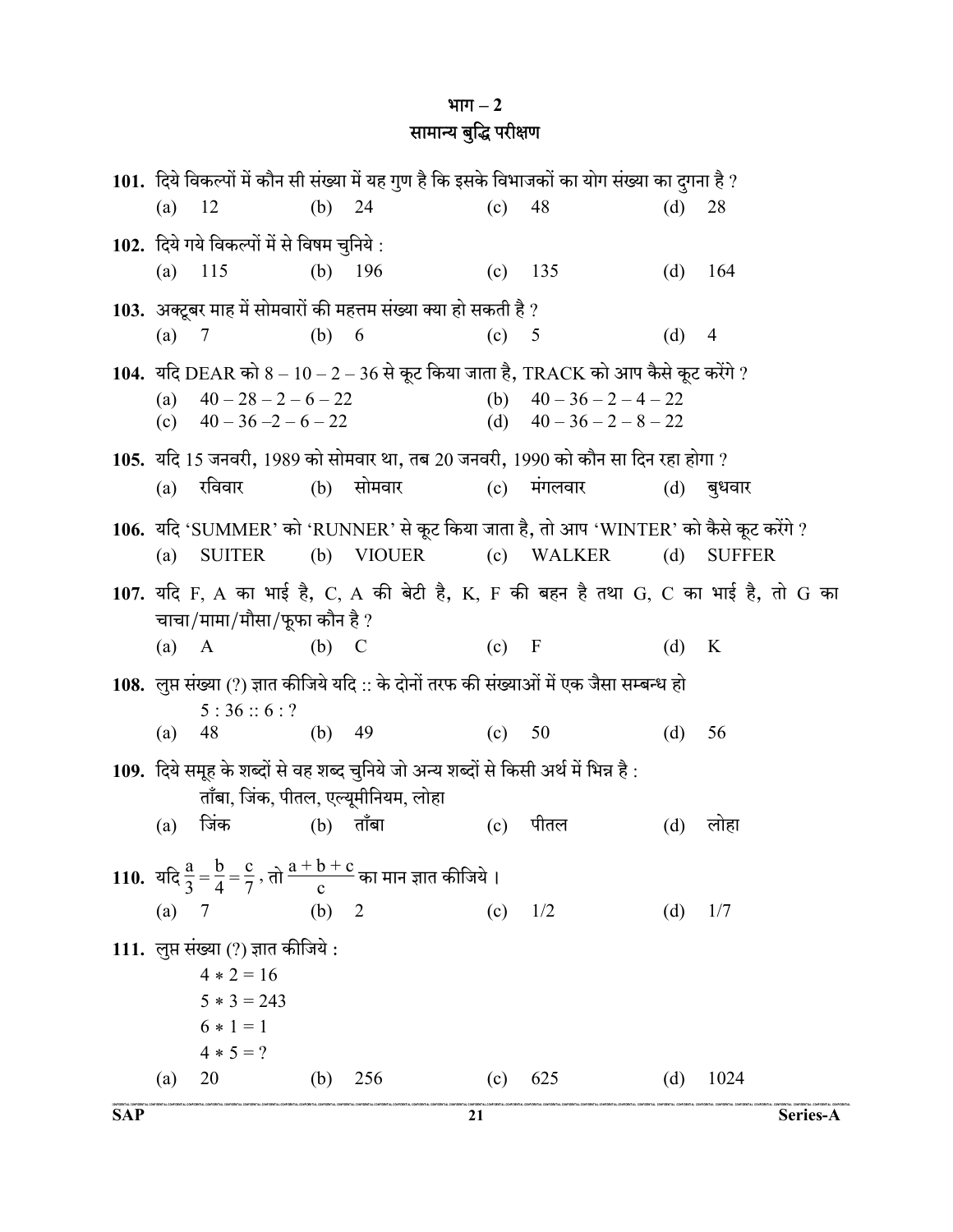112. Find the missing term (?) in the given figure :



- 113. In a row of boys, A is at  $10^{th}$  position from left and B is at  $9^{th}$  position from right. If A and B interchange their positon, A becomes  $15<sup>th</sup>$  from left. How many boys are in the row ? (a) 23 (b) 27 (c) 28 (d) 31
- 114. The sum of squares of three natural numbers is 138 and sum of their products taken two at a time is 131. What is the sum of these numbers ? (a)  $10$  (b)  $20$  (c)  $30$  (d) None of the above
- 115. How many rectangles are in the given figure ?

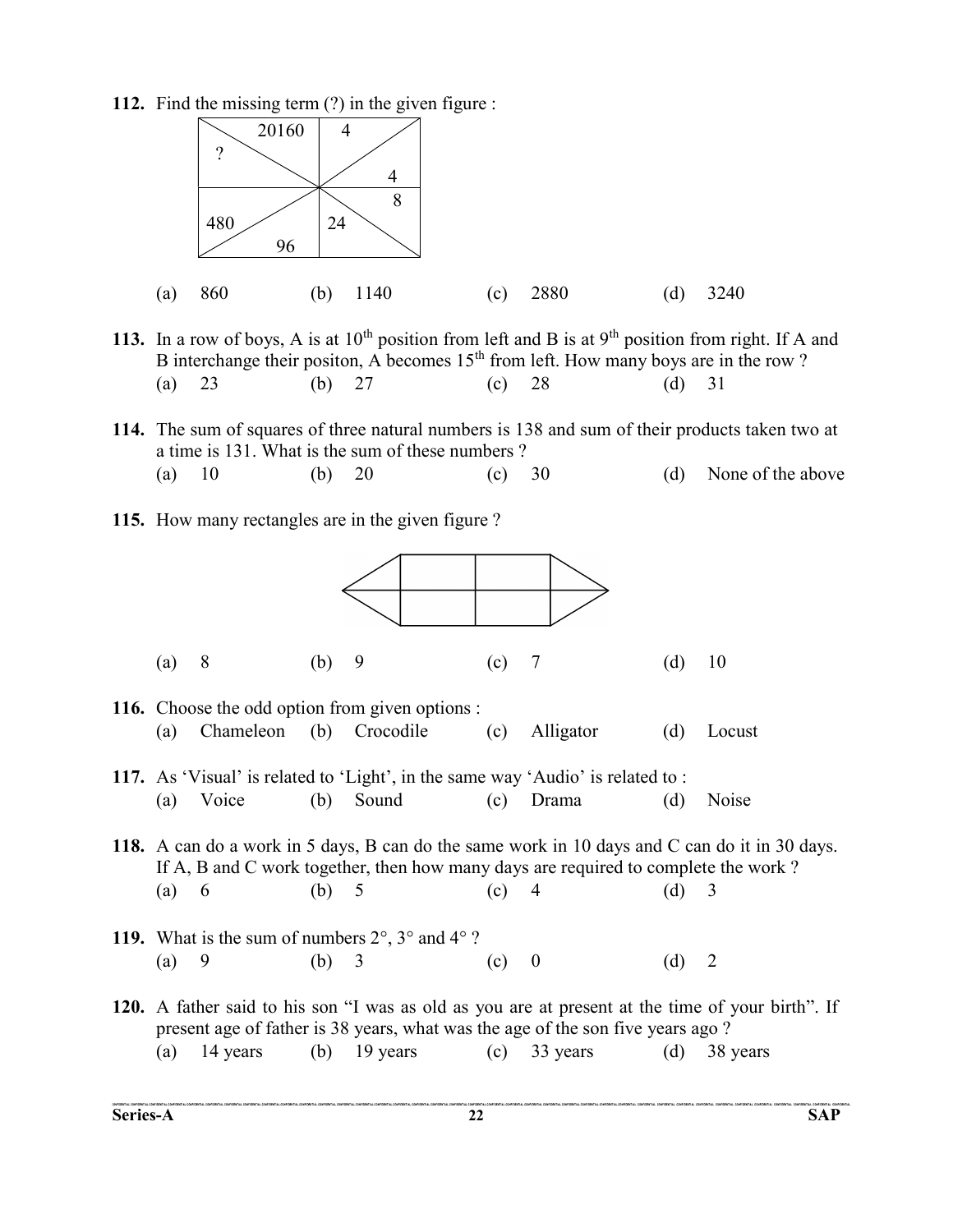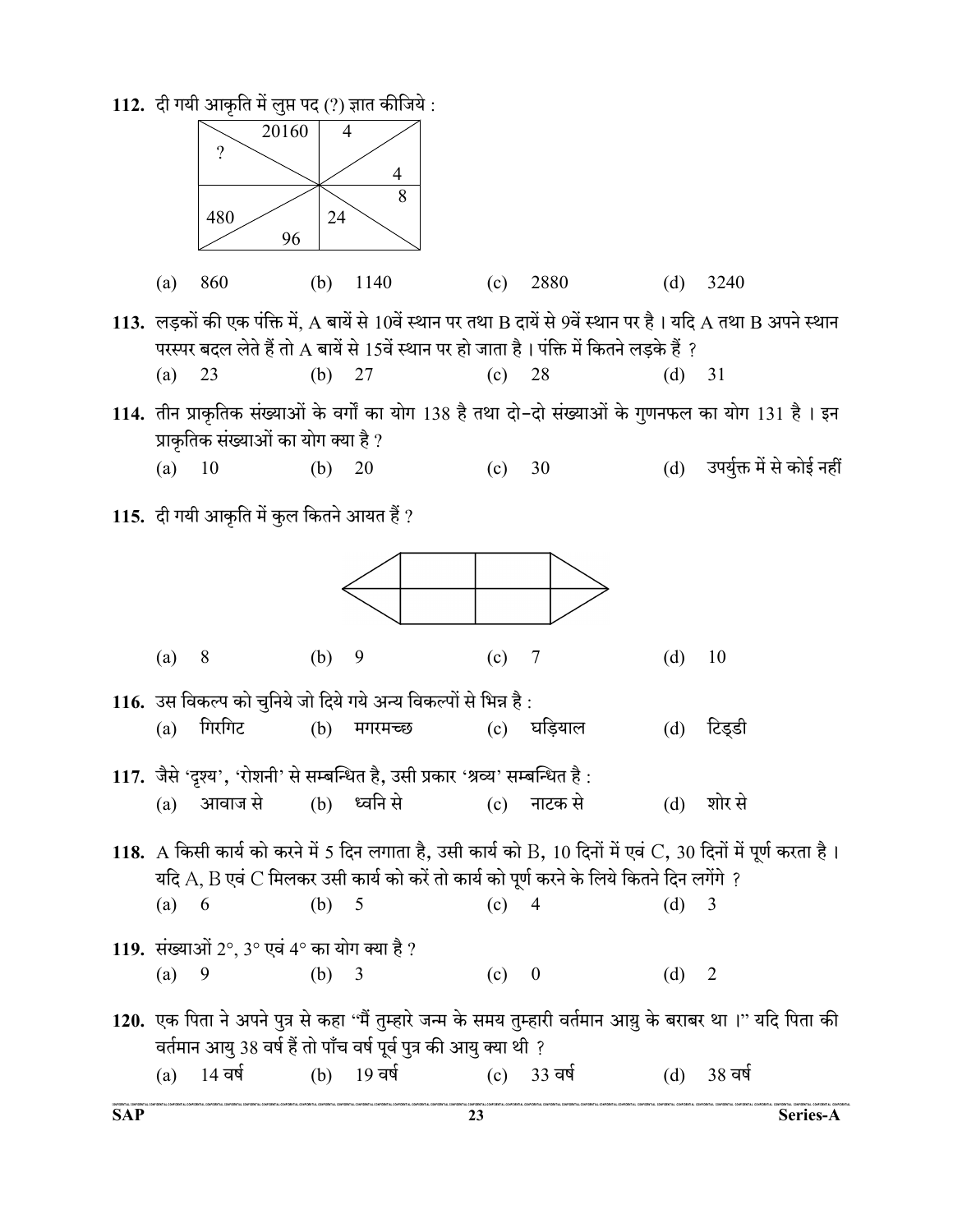| $121.$ If |            | $-$ means $\times$ ,<br>$\times$ means $+$ ,<br>$+$ means $\div$ and<br>$\div$ means $-$ , then |          |                                                               |            |                                                                                                                                                                                                                                |     |                                                                                                                                                                                            |
|-----------|------------|-------------------------------------------------------------------------------------------------|----------|---------------------------------------------------------------|------------|--------------------------------------------------------------------------------------------------------------------------------------------------------------------------------------------------------------------------------|-----|--------------------------------------------------------------------------------------------------------------------------------------------------------------------------------------------|
|           | (a)        | 16                                                                                              | (b)      | what is the value of $40 \times 12 + 3 - 6 \div 60$ ?<br>44   | (c)        | 54                                                                                                                                                                                                                             | (d) | None of above                                                                                                                                                                              |
|           |            | following series?<br>3, 8, ?, 46, 100, 210, 432                                                 |          |                                                               |            |                                                                                                                                                                                                                                |     | 122. Which number from given options should come in place of question mark (?) in the                                                                                                      |
|           | $(a)$ 18   |                                                                                                 | (b)      | 20                                                            | (c)        | 22                                                                                                                                                                                                                             | (d) | 24                                                                                                                                                                                         |
|           |            |                                                                                                 |          | 123. What is the mirror image of a clock at 7 : 35 ?          |            |                                                                                                                                                                                                                                |     |                                                                                                                                                                                            |
|           | (a)        | 4:25                                                                                            |          | (b) $5:25$                                                    | (c)        | 4:35                                                                                                                                                                                                                           | (d) | 5:35                                                                                                                                                                                       |
|           |            | 150 km apart from each other?                                                                   |          |                                                               |            |                                                                                                                                                                                                                                |     | 124. Two trains leave Haridwar at the same time in opposite directions. Speeds of these trains<br>are 65 km and 55 km per hour, respectively. After, how many minutes will these trains be |
|           | (a)        | 80 minutes                                                                                      |          | (b) $75 \text{ minutes}$                                      | (c)        | 70 minutes                                                                                                                                                                                                                     | (d) | 68 minutes                                                                                                                                                                                 |
|           | (a)<br>(c) | Blacksmith: Anvil<br>Barber: Scissor                                                            |          | 125. Choose the odd pair of words from given options :        | (b)<br>(d) | Carpenter: Saw<br>Goldsmith: Ornament                                                                                                                                                                                          |     |                                                                                                                                                                                            |
|           |            |                                                                                                 |          | <b>126.</b> Choose the odd one from the given options :       |            |                                                                                                                                                                                                                                |     |                                                                                                                                                                                            |
|           | (a)        | Carrot                                                                                          | (b)      | Potato                                                        | (c)        | Tomato                                                                                                                                                                                                                         | (d) | Beetroot                                                                                                                                                                                   |
|           |            |                                                                                                 |          |                                                               |            | will become 5 : 1. What is the sum of the present ages of father and son?                                                                                                                                                      |     | 127. The ratio of ages of father and son at present is $7:1$ . After seven years hence, this ratio                                                                                         |
|           | (a)        | 112 years                                                                                       | (b)      | 100 years                                                     | (c)        | 98 years                                                                                                                                                                                                                       | (d) | None of above                                                                                                                                                                              |
|           | (a)        | (b) 4<br>$5^{\circ}$                                                                            |          | (c)                                                           |            | 3                                                                                                                                                                                                                              | (d) | <b>128.</b> If $\{2x - 2 (4 - x)\} < (2x - 3) < (3x + 3)$ , then x can take which of the value given in options?<br>$\overline{2}$                                                         |
|           |            | is wife of B. How is C related to A?                                                            |          |                                                               |            |                                                                                                                                                                                                                                |     | 129. In a family of four persons A, B, C and D, D is grandmother of A and mother of B while C                                                                                              |
|           | (a)        | Daughter                                                                                        |          | (b) Grandmother (c)                                           |            | Mother (d)                                                                                                                                                                                                                     |     | None of above                                                                                                                                                                              |
|           |            |                                                                                                 |          | 130. The next term of the series $-1, 0, 3, 8,$ _____ will be |            |                                                                                                                                                                                                                                |     |                                                                                                                                                                                            |
|           | (a)        | 16                                                                                              | (b) $15$ |                                                               | $(c)$ 13   |                                                                                                                                                                                                                                | (d) | 12                                                                                                                                                                                         |
|           |            |                                                                                                 |          | '589' means 'day and night'. Which digit stands for 'very'?   |            |                                                                                                                                                                                                                                |     | 131. In a certain coded language, '123' means 'hot filtered coffee', '365' means 'very hot day',                                                                                           |
|           | (a)        | $5\overline{)}$                                                                                 | (b) 6    |                                                               |            | $(c)$ expressive corrective operation, expressive, expressive, corrective, corrective, corrective, corrective, expressive, expressive, expressive, expressive, corrective, corrective, corrective, corrective, corrective, cor | (d) | 9                                                                                                                                                                                          |
| Series-A  |            |                                                                                                 |          | 24                                                            |            |                                                                                                                                                                                                                                |     | <b>SAP</b>                                                                                                                                                                                 |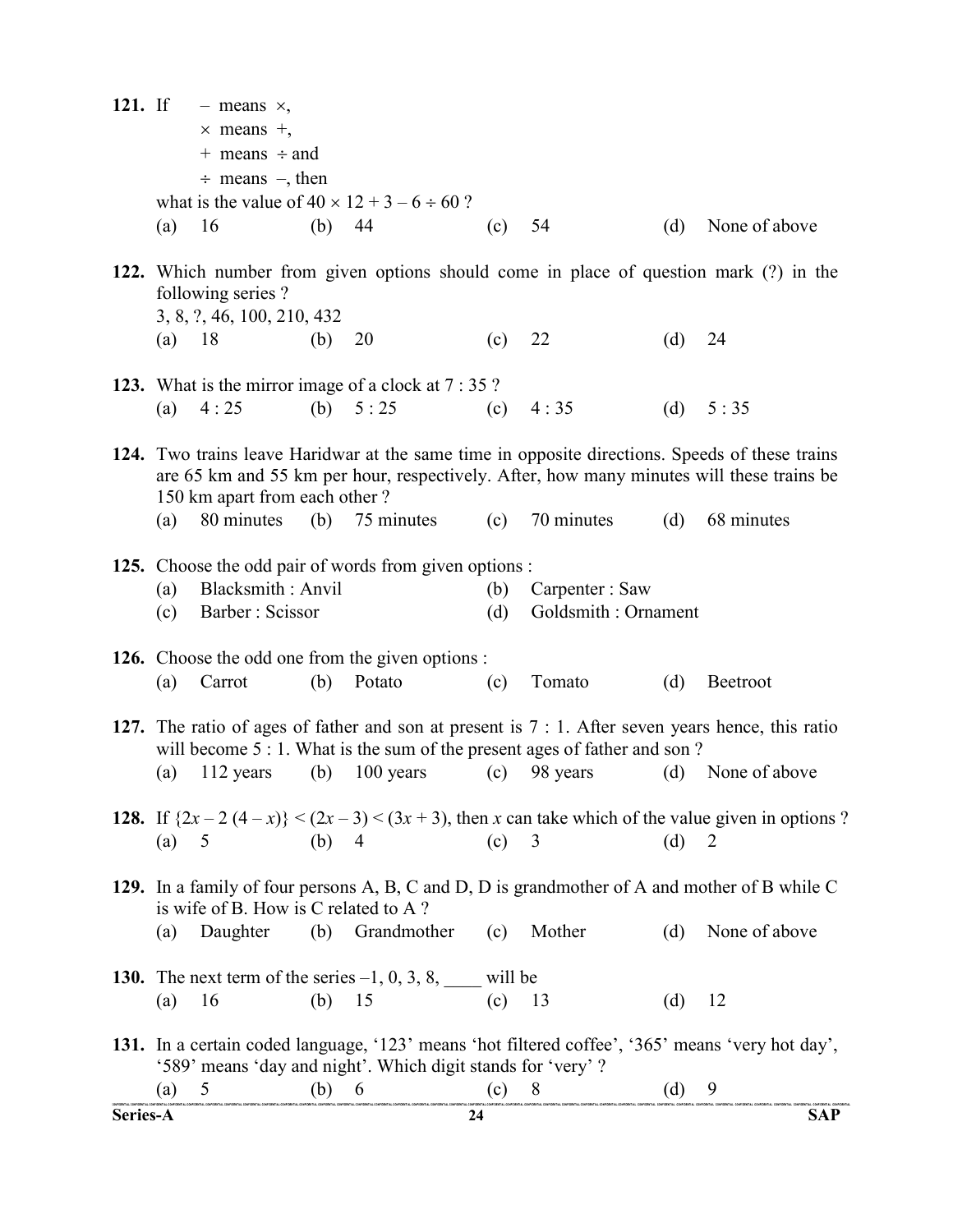|            |          | 121. यदि – का अर्थ ×,                             |          |                                                                      |         |                                                                                                                 |          |                                                                                                          |
|------------|----------|---------------------------------------------------|----------|----------------------------------------------------------------------|---------|-----------------------------------------------------------------------------------------------------------------|----------|----------------------------------------------------------------------------------------------------------|
|            |          | $\times$ का अर्थ +,                               |          |                                                                      |         |                                                                                                                 |          |                                                                                                          |
|            |          | $+$ का अर्थ $\div$ तथा                            |          |                                                                      |         |                                                                                                                 |          |                                                                                                          |
|            |          | $\div$ का अर्थ $-\xi$ ,                           |          |                                                                      |         |                                                                                                                 |          |                                                                                                          |
|            |          | तो 40 × 12 + 3 – 6 ÷ 60 का मान क्या है ?          |          |                                                                      |         |                                                                                                                 |          |                                                                                                          |
|            | (a) 16   |                                                   | (b) $44$ |                                                                      | (c) 54  |                                                                                                                 |          | (d) उपर्युक्त में से कोई नहीं                                                                            |
|            |          |                                                   |          |                                                                      |         | 122. निम्नलिखित श्रेणी में प्रश्नवाचक चिह्न (?) के स्थान पर दिये गये विकल्पों में से कौन सी संख्या आनी चाहिये ? |          |                                                                                                          |
|            | $(a)$ 18 | 3, 8, ?, 46, 100, 210, 432                        | (b)      | 20                                                                   | (c) 22  |                                                                                                                 | $(d)$ 24 |                                                                                                          |
|            |          |                                                   |          | 123. $7:35$ बजे किसी घड़ी का दर्पण प्रतिबिम्ब क्या है ?              |         |                                                                                                                 |          |                                                                                                          |
|            |          | (a) $4:25$                                        |          | (b) $5:25$                                                           |         | (c) $4:35$                                                                                                      |          | (d) $5:35$                                                                                               |
|            |          |                                                   |          |                                                                      |         |                                                                                                                 |          | 124. एक ही समय पर दो रेलगाड़ियाँ हरिद्वार से विपरीत दिशाओं में जाती हैं । इन रेलगाड़ियों की गति क्रमश:   |
|            | होंगी ?  |                                                   |          |                                                                      |         |                                                                                                                 |          | 65 कि.मी. एवं 55 कि.मी. प्रति घंटा है। कितने मिनटों बाद यह रेलगाड़ियाँ परस्पर 150 कि.मी. की दूरी पर      |
|            |          | (a) 80 मिनट (b) 75 मिनट                           |          |                                                                      |         | (c) 70 मिनट                                                                                                     | (d)      | $68$ मिनट                                                                                                |
|            |          | 125. दिये गये विकल्पों में विषम युग्म को चुनिये : |          |                                                                      |         |                                                                                                                 |          |                                                                                                          |
|            |          | (a) लोहार: निहाई (b) बढ़ई: आरी                    |          |                                                                      |         | (c) नाई : कैंची                                                                                                 | (d)      | सुनार : गहना                                                                                             |
|            |          | 126. दिये गये विकल्पों में से विषम को चुनिये :    |          |                                                                      |         |                                                                                                                 |          |                                                                                                          |
|            | (a)      | गाजर                                              |          | (b) आलू                                                              | (c)     | टमाटर                                                                                                           | (d)      | चुकदर                                                                                                    |
|            |          |                                                   |          |                                                                      |         |                                                                                                                 |          | 127. पिता एवं पुत्र की आयु का वर्तमान में अनुपात 7 : 1 है । अब से 7 वर्ष बाद यह अनुपात 5 : 1 हो जायेगा । |
|            | (a)      | 112 वर्ष                                          |          | वर्तमान में पिता एवं पुत्र की आयु का योग क्या है ?<br>$(b)$ 100 वर्ष |         | $(c)$ 98 वर्ष                                                                                                   |          | (d) उपर्युक्त में से कोई नहीं                                                                            |
|            |          |                                                   |          |                                                                      |         |                                                                                                                 |          |                                                                                                          |
|            |          |                                                   |          |                                                                      |         | 128. यदि $\{2x-2(4-x)\}<(2x-3) < (3x+3)$ , तब दिये विकल्पों में से कौन सा मान x का हो सकता है ?                 |          |                                                                                                          |
|            | (a)      | 5                                                 | (b) $4$  |                                                                      | $(c)$ 3 |                                                                                                                 | $(d)$ 2  |                                                                                                          |
|            |          |                                                   |          |                                                                      |         |                                                                                                                 |          | 129. चार सदस्यों A, B, C तथा D के एक परिवार में D, A की दादी एवं B की माता हैं जबकि C, B की पत्नी है।    |
|            |          | C का A के साथ क्या सम्बन्ध है ?                   |          |                                                                      |         |                                                                                                                 |          |                                                                                                          |
|            | (a)      | ्पत्री                                            | (b) दादी |                                                                      | (c)     | माता                                                                                                            |          | (d) उपर्युक्त में से कोई नहीं                                                                            |
|            |          | 130. श्रेणी $-1, 0, 3, 8,$ ___ का आगामी पद होगा : |          |                                                                      |         |                                                                                                                 |          |                                                                                                          |
|            | (a)      | (b) $15$<br>- 16                                  |          |                                                                      | (c)     | 13                                                                                                              | (d) $12$ |                                                                                                          |
|            |          |                                                   |          |                                                                      |         |                                                                                                                 |          | 131. एक निश्चित कूट भाषा में '123' का अर्थ 'hot filtered coffee' है, '365' का अर्थ 'very hot day' है,    |
|            |          |                                                   |          | '589' का अर्थ 'day and night' है। कौन सा अंक 'very' को दर्शाता है ?  |         |                                                                                                                 |          |                                                                                                          |
|            | (a)      | $5\overline{)}$                                   | (b) 6    |                                                                      | $(c)$ 8 |                                                                                                                 | $(d)$ 9  |                                                                                                          |
| <b>SAP</b> |          |                                                   |          | 25                                                                   |         |                                                                                                                 |          | Series-A                                                                                                 |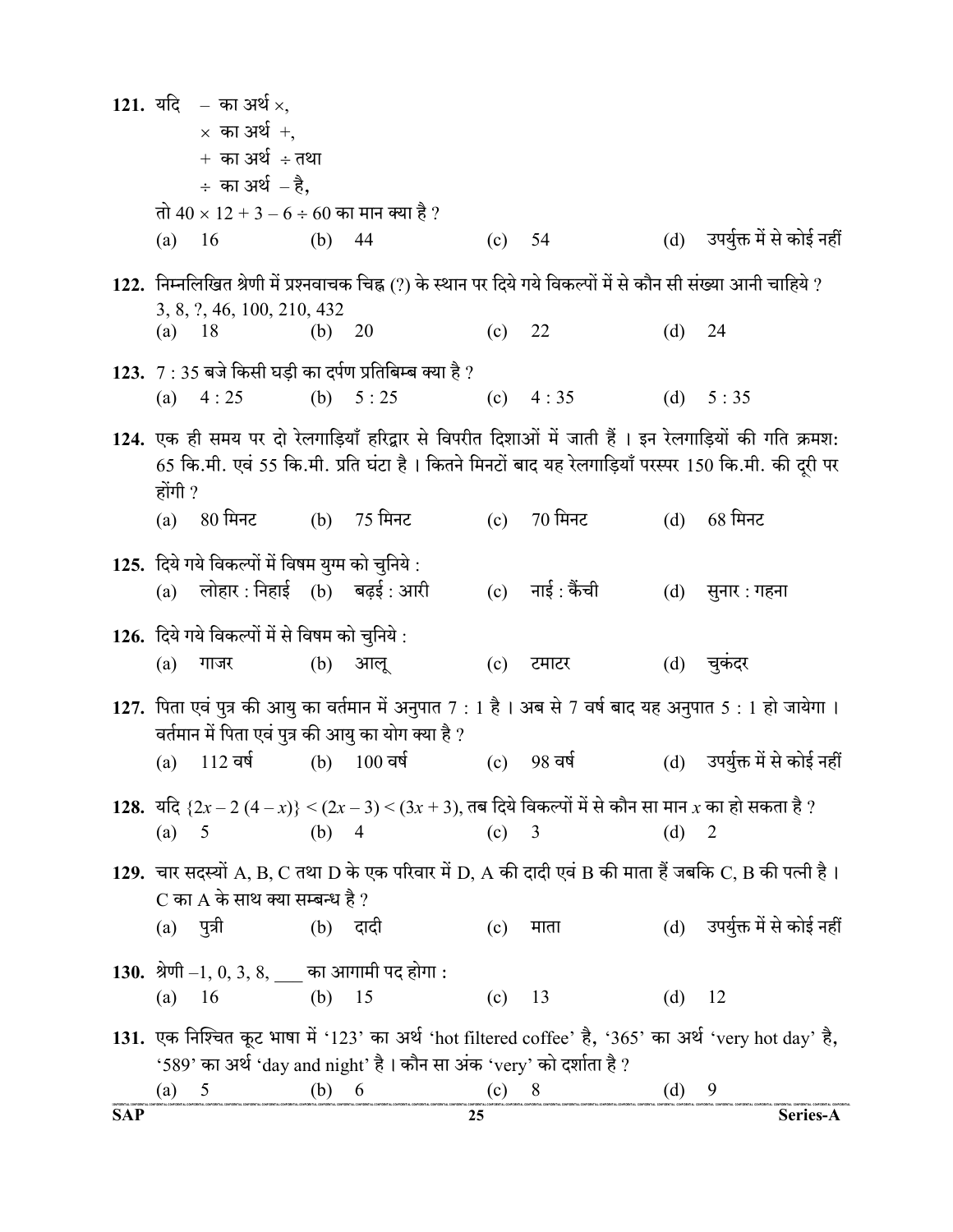|          | 132. Which one of the given options would be meaningful order of the following words?                                                |                                                     |          |                         |          |                                                                     |     |                                                                                                       |            |  |  |
|----------|--------------------------------------------------------------------------------------------------------------------------------------|-----------------------------------------------------|----------|-------------------------|----------|---------------------------------------------------------------------|-----|-------------------------------------------------------------------------------------------------------|------------|--|--|
|          | 1.                                                                                                                                   | Family                                              | 2.       | Community               | 3.       | Member                                                              |     |                                                                                                       |            |  |  |
|          | 4.                                                                                                                                   | Locality                                            | 5.       | Country                 |          |                                                                     |     |                                                                                                       |            |  |  |
|          | (a)                                                                                                                                  |                                                     |          |                         |          | 3, 1, 4, 2, 5 (b) 3, 1, 2, 4, 5 (c) 3, 1, 2, 5, 4 (d) 3, 1, 4, 5, 2 |     |                                                                                                       |            |  |  |
|          | 133. The independence day of our country in 1988 was celebrated on Wednesday. On what day<br>was it celebrated in 1989?              |                                                     |          |                         |          |                                                                     |     |                                                                                                       |            |  |  |
|          | (a)                                                                                                                                  | Monday                                              |          | (b) Tuesday (c)         |          | Thursday                                                            | (d) | Friday                                                                                                |            |  |  |
|          | 134. Choose that option of word from given options which cannot be formed from the letters of<br>the word 'CONSULTATION'.            |                                                     |          |                         |          |                                                                     |     |                                                                                                       |            |  |  |
|          | (a)                                                                                                                                  |                                                     |          | CONSTANT (b) NATION (c) |          | <b>SALUTE</b>                                                       | (d) | <b>STATION</b>                                                                                        |            |  |  |
|          | 135. Raju is $8th$ from left and is $9th$ to the left of Ramu who is $5th$ from right in a row. How many<br>students are in the row? |                                                     |          |                         |          |                                                                     |     |                                                                                                       |            |  |  |
|          | (a)                                                                                                                                  | 19                                                  | (b)      | 20                      | $(c)$ 21 |                                                                     | (d) | 22                                                                                                    |            |  |  |
|          |                                                                                                                                      | What are these numbers?                             |          |                         |          |                                                                     |     | 136. Two numbers are in the ratio $2:5$ . If 16 is added to each of them, their ratio becomes $1:2$ . |            |  |  |
|          | (a)                                                                                                                                  | 20, 50                                              |          | (b) 28, 70              |          | (c) 16, 40                                                          | (d) | 32, 80                                                                                                |            |  |  |
|          | 137. If $2 * 3 = 10$ ; $7 * 2 = 63$ ; $6 * 5 = 66$ ; $8 * 4 = 96$                                                                    |                                                     |          |                         |          |                                                                     |     |                                                                                                       |            |  |  |
|          |                                                                                                                                      | then what is the value of $9 * 7$ ?                 |          |                         |          |                                                                     |     |                                                                                                       |            |  |  |
|          | (a)                                                                                                                                  | 106                                                 |          | (b) $144$               | (c)      | 146                                                                 | (d) | 156                                                                                                   |            |  |  |
|          | 138. In the given table find the missing value (?)                                                                                   |                                                     |          |                         |          |                                                                     |     |                                                                                                       |            |  |  |
|          |                                                                                                                                      | 25                                                  | 144      | 60                      |          |                                                                     |     |                                                                                                       |            |  |  |
|          |                                                                                                                                      | 81                                                  | 225      | 135                     |          |                                                                     |     |                                                                                                       |            |  |  |
|          |                                                                                                                                      | 49                                                  | 289      | $\overline{?}$          |          |                                                                     |     |                                                                                                       |            |  |  |
|          | (a)                                                                                                                                  | 119                                                 | (b)      | 120                     | (c)      | 170                                                                 | (d) | 190                                                                                                   |            |  |  |
|          | 139. A train of length 480 metres crosses a pole in 32 seconds. What is the speed of the train?                                      |                                                     |          |                         |          |                                                                     |     |                                                                                                       |            |  |  |
|          | (a)                                                                                                                                  | 36 km/hr.                                           | (b)      | 45 km/hr.               | (c)      | 54 km/hr.                                                           | (d) | $63$ km/hr.                                                                                           |            |  |  |
|          | 140. Which number will come at 'Q' in the given series ?<br>6, 8, 17, 19, 28, 30, Q                                                  |                                                     |          |                         |          |                                                                     |     |                                                                                                       |            |  |  |
|          | (a)                                                                                                                                  | 32                                                  | (b) $37$ |                         | (c)      | 38                                                                  | (d) | 39                                                                                                    |            |  |  |
|          |                                                                                                                                      | <b>141.</b> The value of $\{(0.01) + (0.01)^2\}$ is |          |                         |          |                                                                     |     |                                                                                                       |            |  |  |
|          | (a)                                                                                                                                  | 0.0101                                              | (b)      | 0.1001                  | (c)      | 0.0011                                                              | (d) | 0.0002                                                                                                |            |  |  |
| Series-A |                                                                                                                                      |                                                     |          |                         | 26       |                                                                     |     |                                                                                                       | <b>SAP</b> |  |  |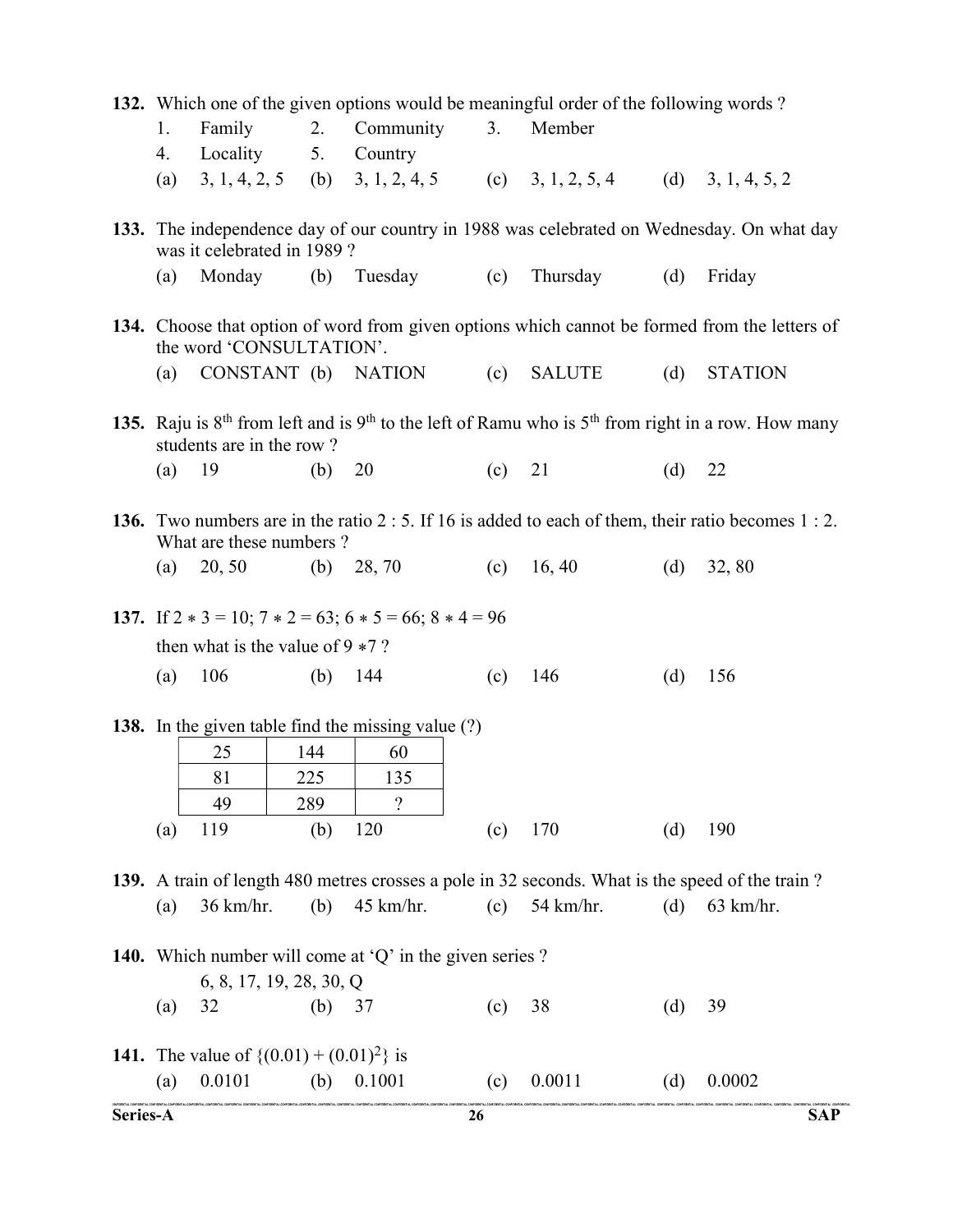|            | 132. दिये विकल्पों में से कौन सा एक विकल्प निम्नलिखित शब्दों का एक सार्थक क्रम होगा ? |                                                    |            |                                                                                   |     |                                                                                                          |     |                                                                                                                       |
|------------|---------------------------------------------------------------------------------------|----------------------------------------------------|------------|-----------------------------------------------------------------------------------|-----|----------------------------------------------------------------------------------------------------------|-----|-----------------------------------------------------------------------------------------------------------------------|
|            | 1.                                                                                    | परिवार                                             | 2.         | समुदाय                                                                            | 3.  | सदस्य                                                                                                    |     |                                                                                                                       |
|            | 4.                                                                                    | मोहल्ला 5.                                         |            | राष्ट्र                                                                           |     |                                                                                                          |     |                                                                                                                       |
|            | (a)                                                                                   |                                                    |            |                                                                                   |     | 3, 1, 4, 2, 5 (b) 3, 1, 2, 4, 5 (c) 3, 1, 2, 5, 4 (d) 3, 1, 4, 5, 2                                      |     |                                                                                                                       |
|            |                                                                                       |                                                    |            |                                                                                   |     | 133.  हमारे देश का स्वतन्त्रता दिवस 1988 में बुधवार को मनाया गया था । 1989 में यह किस दिन मनाया गया था ? |     |                                                                                                                       |
|            | (a)                                                                                   | सोमवार                                             | (b)        | मंगलवार                                                                           | (c) | गुरुवार                                                                                                  | (d) | शुक्रवार                                                                                                              |
|            |                                                                                       | जा सकता है।                                        |            |                                                                                   |     |                                                                                                          |     | 134. दिये विकल्पों में से शब्द के उस विकल्प को चुनिये जो 'CONSULTATION' शब्द के अक्षरों से नहीं बनाया                 |
|            | (a)                                                                                   |                                                    |            | CONSTANT (b) NATION                                                               |     | (c) SALUTE                                                                                               | (d) | <b>STATION</b>                                                                                                        |
|            |                                                                                       | विद्यार्थी हैं ?                                   |            |                                                                                   |     |                                                                                                          |     | 135. एक पंक्ति में राजू बायें से आठवाँ है, एवं रामू के बायें से नौवां है जो कि दायें से पाँचवाँ है । पंक्ति में कितने |
|            | $(a)$ 19                                                                              |                                                    | (b)        | 20                                                                                | (c) | 21                                                                                                       | (d) | 22                                                                                                                    |
|            |                                                                                       | संख्यायें क्या हैं ?                               |            |                                                                                   |     |                                                                                                          |     | 136. दो संख्याओं का अनुपात 2 : 5 है । यदि प्रत्येक में 16 जोड़ा जाता है तो यह अनुपात 1 : 2 हो जाता है । ये            |
|            |                                                                                       | (a) $20, 50$                                       |            | (b) 28, 70<br>(c) 16, 40                                                          |     |                                                                                                          | (d) | 32, 80                                                                                                                |
|            |                                                                                       |                                                    |            | 137. $\overline{4}$ and $2 * 3 = 10$ ; $7 * 2 = 63$ ; $6 * 5 = 66$ ; $8 * 4 = 96$ |     |                                                                                                          |     |                                                                                                                       |
|            |                                                                                       | है तब 9 $*$ 7 का मान क्या है ?                     |            |                                                                                   |     |                                                                                                          |     |                                                                                                                       |
|            | (a)                                                                                   | 106                                                | (b) $144$  |                                                                                   |     | (c) $146$                                                                                                | (d) | 156                                                                                                                   |
|            |                                                                                       | 138. दी गयी तालिका में लुप्त मान (?) ज्ञात कीजिये। |            |                                                                                   |     |                                                                                                          |     |                                                                                                                       |
|            |                                                                                       | 25                                                 | 144        | 60                                                                                |     |                                                                                                          |     |                                                                                                                       |
|            |                                                                                       | 81                                                 | 225        | 135                                                                               |     |                                                                                                          |     |                                                                                                                       |
|            | (a)                                                                                   | 49<br>119                                          | 289<br>(b) | $\overline{?}$<br>120                                                             | (c) | 170                                                                                                      | (d) | 190                                                                                                                   |
|            |                                                                                       |                                                    |            |                                                                                   |     | 139. 480 मीटर लम्बी एक रेलगाड़ी एक खम्भे को 32 सेकेन्डस् में पार कर लेती है। रेलगाड़ी की गति क्या है ?   |     |                                                                                                                       |
|            | (a)                                                                                   | 36 कि.मी. प्रति घंटा                               |            |                                                                                   |     | (b) 45 कि.मी. प्रति घंटा                                                                                 |     |                                                                                                                       |
|            |                                                                                       | (c) 54 कि.मी. प्रति घंटा                           |            |                                                                                   |     | (d) 63 कि.मी. प्रति घंटा                                                                                 |     |                                                                                                                       |
|            |                                                                                       |                                                    |            | 140. दी गयी शृंखला में 'Q' के स्थान पर कौन सी संख्या आयेगी ?                      |     |                                                                                                          |     |                                                                                                                       |
|            |                                                                                       | 6, 8, 17, 19, 28, 30, Q                            |            |                                                                                   |     |                                                                                                          |     |                                                                                                                       |
|            | (a)                                                                                   | 32                                                 | (b)        | 37                                                                                | (c) | 38                                                                                                       | (d) | 39                                                                                                                    |
|            |                                                                                       | 141. $\{(0.01) + (0.01)^2\}$ का मान है:            |            |                                                                                   |     |                                                                                                          |     |                                                                                                                       |
|            | (a)                                                                                   | 0.0101                                             | (b)        | 0.1001                                                                            | (c) | 0.0011                                                                                                   | (d) | 0.0002                                                                                                                |
| <b>SAP</b> |                                                                                       |                                                    |            |                                                                                   | 27  |                                                                                                          |     | Series-A                                                                                                              |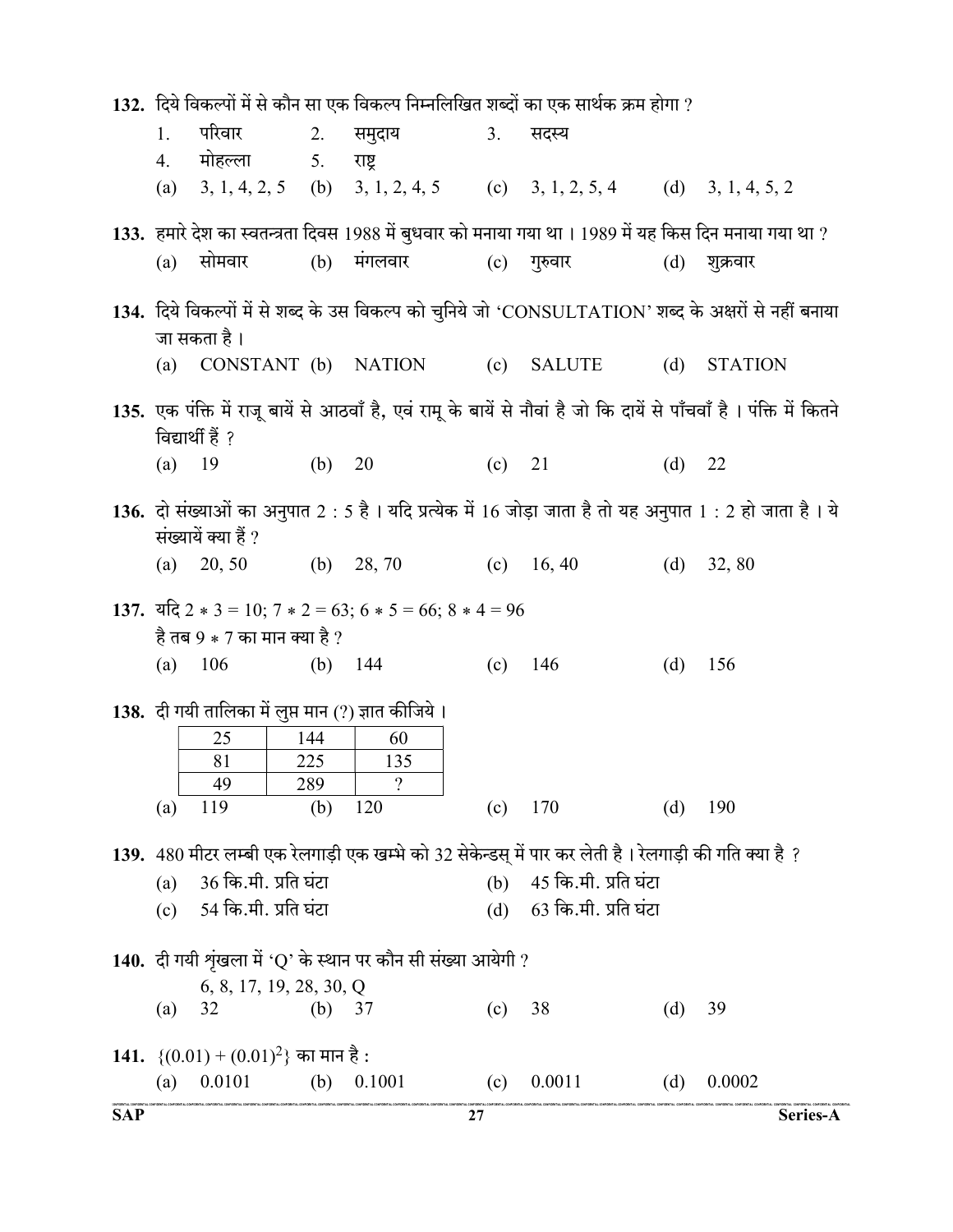- 142. What is the degree of the angle between hour and minute hands of a clock at 7 hours 15 minutes ?
- (a)  $132^{\circ}$  (b)  $127.5^{\circ}$  (c)  $125.5^{\circ}$  (d)  $120^{\circ}$

143. How many prime numbers are between 1 to 100? (a) 24 (b) 25 (c) 26 (d) 27

144. A man walks from a point 5 metres towards East and then 10 metres to his right. After that he continuously turns to his left and walks 10, 5, 10 metres, respectively. How far is he now from his initial point ?

(a) 
$$
5\sqrt{3}
$$
 (b)  $3\sqrt{5}$  (c)  $5\sqrt{2}$  (d) 10

- 145. What is the next term of the series 8, 13, 20, 29, 40 ?
- (a) 51 (b) 53 (c) 55 (d) 57
- 146. Which figure is different from other figures in the following figures ?



- 147. If  $a \cdot b = 16$ ,  $b \cdot c = 24$  and  $a \cdot c = 6$ , then value of  $a \cdot b \cdot c$  is (a) 48 (b) 36 (c) 24 (d) 84
- **148.** If RAM = 416 and SHAYAM = 981716, then MAYA = ? (a) 1656 (b) 6171 (c) 7161 (d) 9181

149. In a class 15 students failed in Mathematics, 20 failed in Physics and 10 failed in both Mathematics and Physics. How many students failed in the class ?

(a) 25 (b) 30 (c) 35 (d) 45

150. A man walks 1 km towards East, then turns to South and walks 5 km. Again, he turns to East and walks 2 km, then he turns to North and walks 9 km. How far is he now from his starting place ?

(a) 2 km (b) 3 km (c) 5 km (d) 9 km